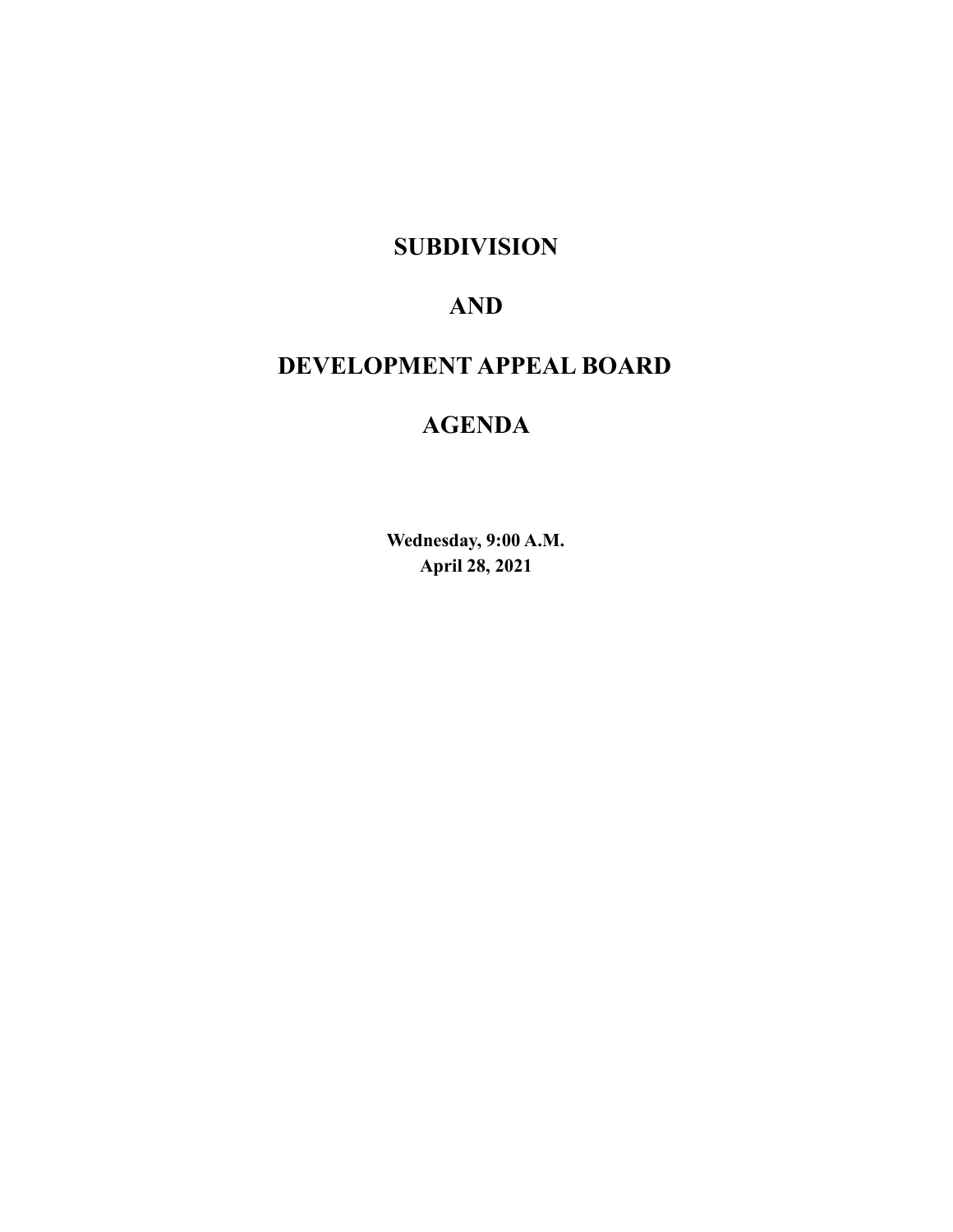| I           | 9:00 A.M.  | SDAB-D-21-063 |                                                                                                                                                                                |
|-------------|------------|---------------|--------------------------------------------------------------------------------------------------------------------------------------------------------------------------------|
|             |            |               | To construct a Single Detached House with front<br>attached Garage, Unenclosed Front Porch, rear<br>uncovered deck (3.91 metres by 2.44 metres), and<br><b>Secondary Suite</b> |
|             |            |               | 803 - 177 Street SW<br>Project No.: 387026546-002                                                                                                                              |
| $_{\rm II}$ | 10:30 A.M. | SDAB-D-21-064 |                                                                                                                                                                                |
|             |            |               | $(1)$ Minor<br>Digital<br>To<br>install<br>On-premises<br>{Freestanding} Sign (Two digital panels 3.2)<br>metres by 1.7 metres facing North/South) (EWEL<br>ELECTRICAL)        |
|             |            |               | 12403 - 149 Street NW                                                                                                                                                          |
|             |            |               | Project No.: 368404135-001                                                                                                                                                     |
|             | NOTE:      |               | Unless otherwise stated, all references to "Section numbers" in this Agenda<br>refer to the authority under the Edmonton Zoning Bylaw 12800.                                   |

# **SUBDIVISION AND DEVELOPMENT APPEAL BOARD**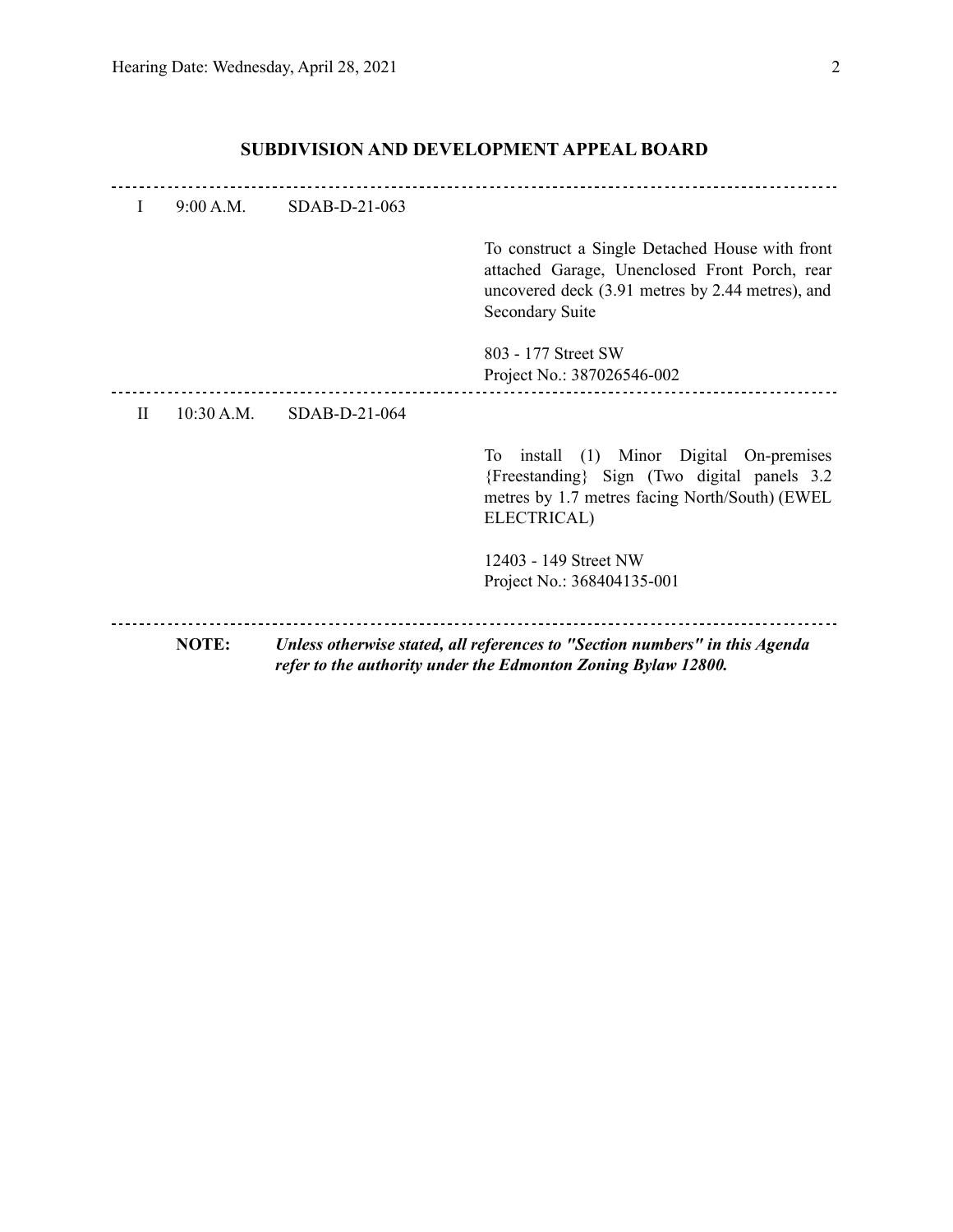|                                                  | AN APPEAL FROM THE DECISION OF THE DEVELOPMENT OFFICER                                                                                                            |
|--------------------------------------------------|-------------------------------------------------------------------------------------------------------------------------------------------------------------------|
| <b>APPELLANT:</b>                                |                                                                                                                                                                   |
| <b>APPLICATION NO.:</b>                          | 387026546-002                                                                                                                                                     |
| <b>APPLICATION TO:</b>                           | Construct a Single Detached House with front attached<br>Garage, Unenclosed Front Porch, rear uncovered deck<br>(3.91 metres by 2.44 metres), and Secondary Suite |
| <b>DECISION OF THE</b><br>DEVELOPMENT AUTHORITY: | Approved with Conditions                                                                                                                                          |
| <b>DECISION DATE:</b>                            | March 10, 2021                                                                                                                                                    |
| <b>DATE OF APPEAL:</b>                           | March 29, 2021                                                                                                                                                    |
| NOTIFICATION PERIOD:                             | March 16, 2021 through April 6, 2021                                                                                                                              |
| <b>RESPONDENT:</b>                               |                                                                                                                                                                   |
| MUNICIPAL DESCRIPTION<br>OF SUBJECT PROPERTY:    | 803 - 177 Street SW                                                                                                                                               |
| <b>LEGAL DESCRIPTION:</b>                        | Plan 1525626 Blk 18 Lot 19                                                                                                                                        |
| ZONE:                                            | (DC1) Direct Development Control Provision (Bylaw<br>17028)                                                                                                       |
| <b>OVERLAY:</b>                                  | N/A                                                                                                                                                               |
| STATUTORY PLAN(S):                               | Windermere Area Structure Plan<br>Windermere Neighbourhood Structure Plan                                                                                         |
|                                                  |                                                                                                                                                                   |

*Grounds for Appeal*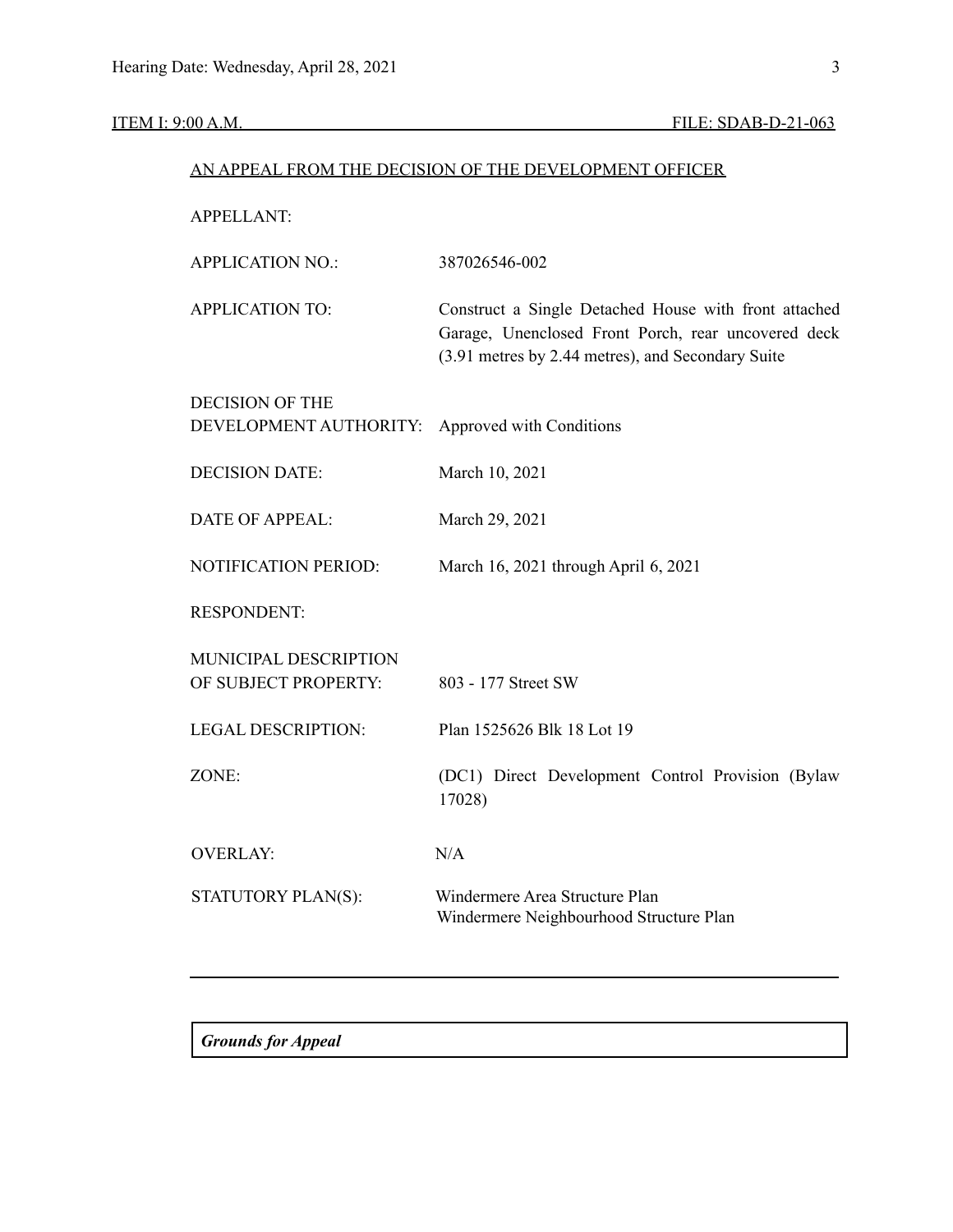The Appellant provided the following reasons for appealing the decision of the Development Authority:

> I wish to appeal the permit received, specifically the development of a secondary suite. There are already a number of secondary suites in this development and a large number of secondary suites on this specific street. Due to the high number of secondary suites already located in this development, street parking is already extremely congested and cannot sustain more density.

# *General Matters*

## **Appeal Information:**

The *Municipal Government Act*, RSA 2000, c M-26 states the following:

## **Grounds for Appeal**

**685(1)** If a development authority

- (a) fails or refuses to issue a development permit to a person,
- (b) issues a development permit subject to conditions, or
- (c) issues an order under section 645,

the person applying for the permit or affected by the order under section 645 may appeal to the subdivision and development appeal board.

**(2)** In addition to an applicant under subsection (1), any person affected by an order, decision or development permit made or issued by a development authority may appeal to the subdivision and development appeal board.

#### **Appeals**

**686(1)** A development appeal to a subdivision and development appeal board is commenced by filing a notice of the appeal, containing reasons, with the board,

- (a) in the case of an appeal made by a person referred to in section 685(1)
	- (i) with respect to an application for a development permit,
		- (A) within 21 days after the date on which the written decision is given under section 642, or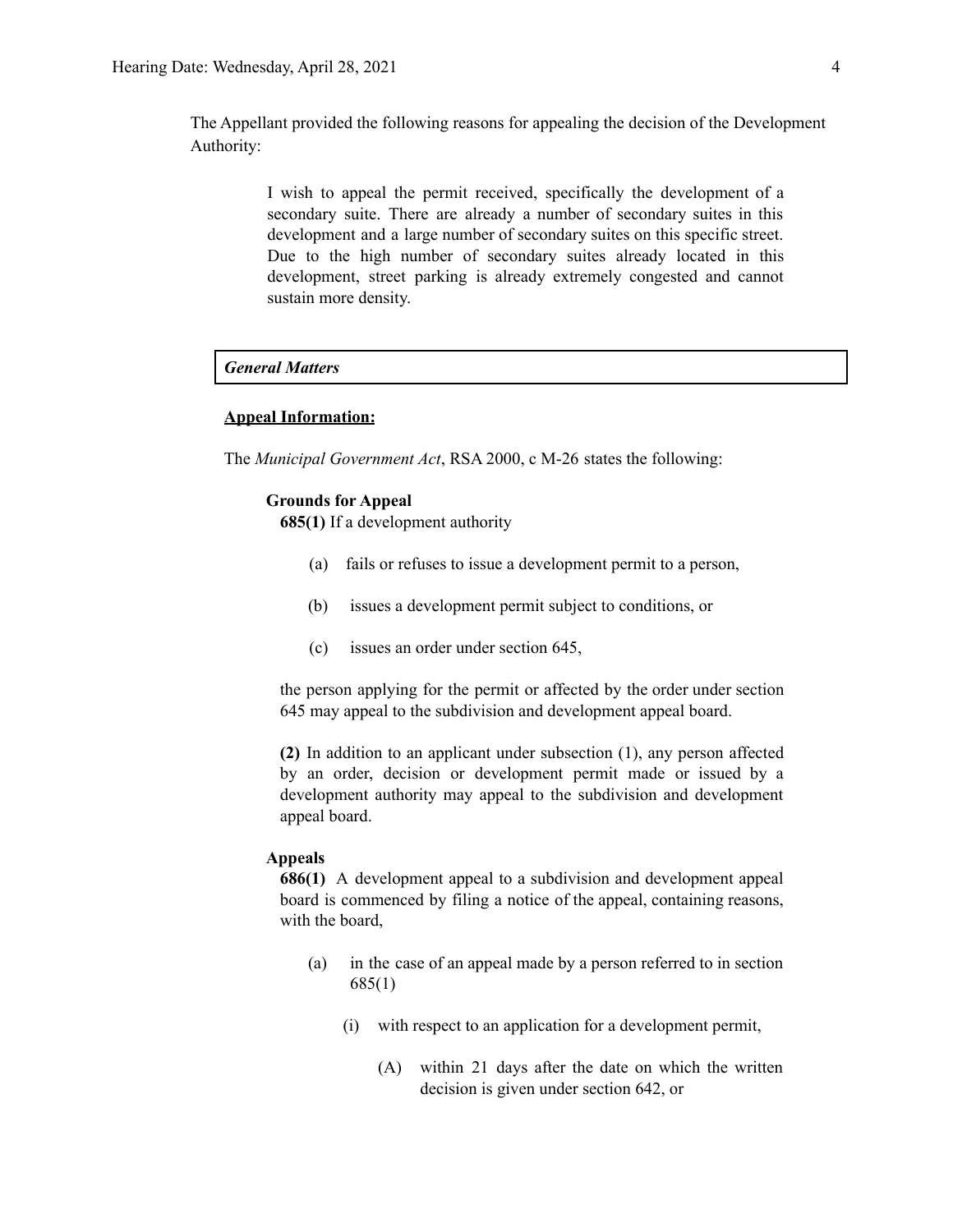(B) if no decision is made with respect to the application within the 40-day period, or within any extension of that period under section 684, within 21 days after the date the period or extension expires,

or

- (ii) with respect to an order under section 645, within 21 days after the date on which the order is made, or
- (b) in the case of an appeal made by a person referred to in section 685(2), within 21 days after the date on which the notice of the issuance of the permit was given in accordance with the land use bylaw.

**685(4)** Despite subsections (1), (2) and (3), if a decision with respect to a development permit application in respect of a direct control district

- $(a)$  …
- (b) is made by a development authority, the appeal is limited to whether the development authority followed the directions of council, and if the subdivision and development appeal board finds that the development authority did not follow the directions it may, in accordance with the directions, substitute its decision for the development authority's decision.

# **General Provisions from the (DC1) Direct Development Control Provision (Bylaw 17028) ("DC1"):**

Under section 3.e, a **Single Detached House** is a **Listed Use** in the **DC1.**

Under section 3.d, a **Secondary Suite** is a **Listed Use** in the **DC1.**

Section 1 states that the **General Purpose** of the **DC1** is:

To establish a Direct Development Control Provision to provide shallow lot Single Detached Housing uses with attached Garages that reduce the prominence of garages to the street and efficiently utilize undeveloped suburban areas.

# **General Provisions from the** *Edmonton Zoning Bylaw***:**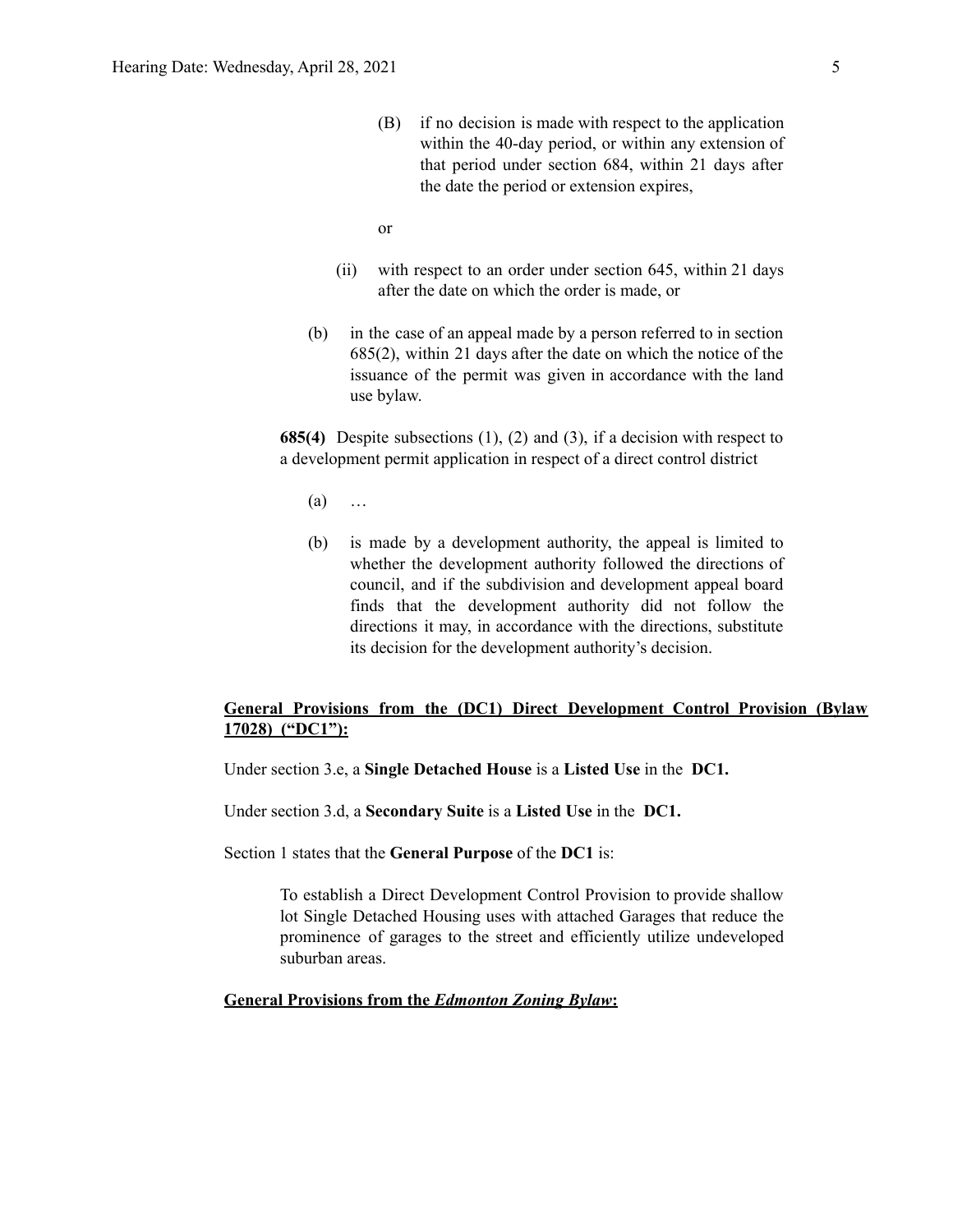Under section 7.2(8), **Single Detached Housing** means:

development consisting of a building containing one principal Dwelling which is separate from any other principal Dwelling or building. This Use includes Mobile Homes which conform to Section 78 of this Bylaw.

Under section 7.2(6), **Secondary Suite** means:

development consisting of a Dwelling located within, and Accessory to, a structure in which the principal Dwelling is in a building that is in the form of Single Detached Housing, Semi-detached Housing, Duplex Housing, or Multi-unit Housing that is built in the form of Row Housing. A Secondary Suite has cooking facilities, food preparation, sleeping and sanitary facilities which are physically separate from those of the principal Dwelling within the structure. A Secondary Suite also has an entrance separate from the entrance to the principal Dwelling, either from a common indoor landing or directly from outside the structure. This Use Class includes the Development or Conversion of Basement space or space above ground level to a separate Dwelling, or the addition of new floor space for a Secondary Suite to an existing Dwelling. A Secondary Suite shall not be subject to separation from the principal Dwelling through a condominium conversion or subdivision. This Use Class does not include Garden Suites, Lodging Houses, or Blatchford Lane Suites.

*Section 86 - Secondary Suites*

- 1. The maximum Floor Area of the Secondary Suite, excluding the area covered by stairways, shall be less than the Floor Area of the principal Dwelling.
- 2. A Secondary Suite shall be developed in such a manner that the exterior of the principal Dwelling containing the Secondary Suite shall appear as a single Dwelling from a public roadway other than a Lane.
- 3. Only one of a Secondary Suite or a Garden Suite may be developed in conjunction with each principal Dwelling, except in the RF1, RF2, and RF3 Zones where one Secondary Suite and one Garden Suite may both be developed in conjunction with a Single Detached Housing, Multi-unit Housing in the form of Row Housing, or Semi-detached Housing where permitted in the zone.
- 4. A Secondary Suite shall not be developed within the same principal Dwelling containing Supportive Housing.
- 5. A maximum of one Household shall occupy a Secondary Suite.
- 6. Secondary Suites shall not be included in the calculation of maximum densities in this Bylaw. Secondary Suites shall be included in the calculation of minimum densities in this Bylaw.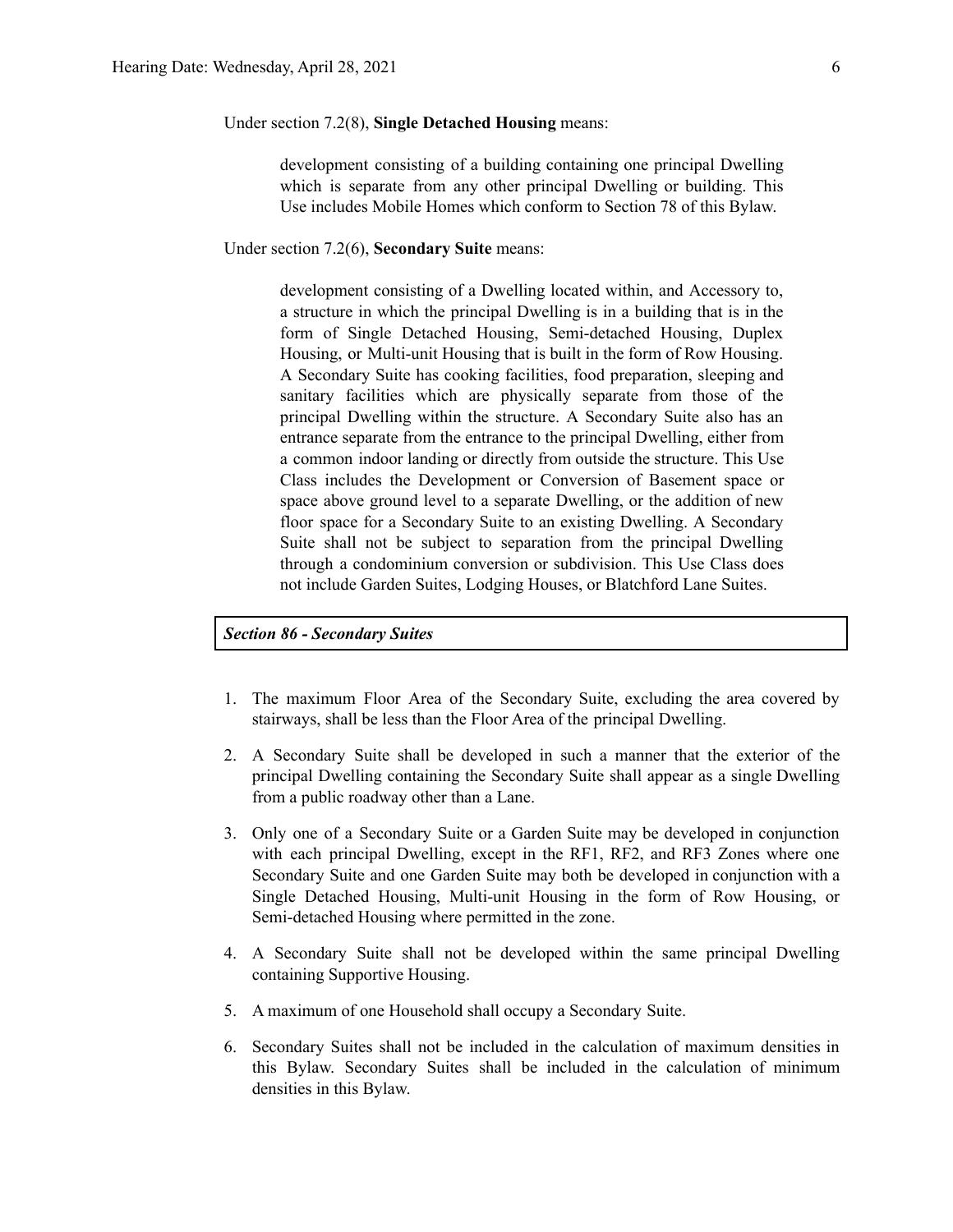7. When a Secondary Suite is accessory to a Discretionary Use in a Zone, the development permit for the Secondary Suite is not valid until the development permit for the Discretionary Use is valid.

## **Development Officer's Determination**

**Discretionary Development - The Site is designated Direct Control (DC1 (17028)) (Section 12.4).**

**Note: The proposed development complies with the Zoning Bylaw and there are no variances to development regulations.**

[unedited]

Notice to Applicant/Appellant

 $\mathcal{L}_\text{max} = \frac{1}{2} \sum_{i=1}^n \mathcal{L}_\text{max} = \frac{1}{2} \sum_{i=1}^n \mathcal{L}_\text{max} = \frac{1}{2} \sum_{i=1}^n \mathcal{L}_\text{max} = \frac{1}{2} \sum_{i=1}^n \mathcal{L}_\text{max} = \frac{1}{2} \sum_{i=1}^n \mathcal{L}_\text{max} = \frac{1}{2} \sum_{i=1}^n \mathcal{L}_\text{max} = \frac{1}{2} \sum_{i=1}^n \mathcal{L}_\text{max} = \frac{1}{2} \sum_{i=$ 

Provincial legislation requires that the Subdivision and Development Appeal Board issue its official decision in writing within fifteen days of the conclusion of the hearing.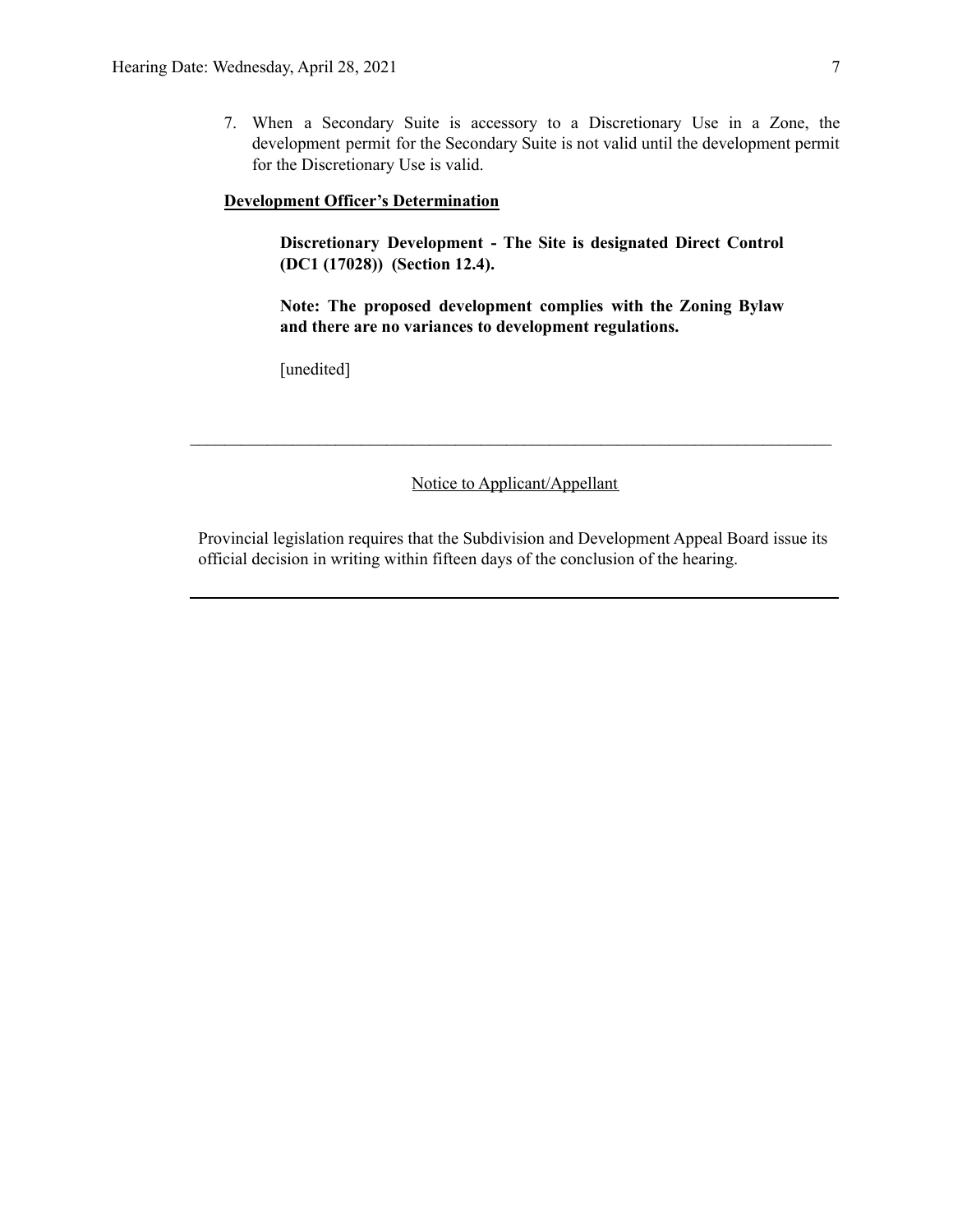| <b>Edmonton</b>                                                                               | Project Number: 387026546-002<br><b>Application Date:</b><br>FEB 19, 2021<br>Printed<br>March 30, 2021 at 8:07 AM<br>Page:<br>$1$ of $3$    |
|-----------------------------------------------------------------------------------------------|---------------------------------------------------------------------------------------------------------------------------------------------|
|                                                                                               | <b>Minor Development Permit</b>                                                                                                             |
| the limitations and conditions of this permit, of the Edmonton Zoning Bylaw 12800 as amended. | This document is a record of a Development Permit application, and a record of the decision for the undertaking described below, subject to |
| <b>Applicant</b>                                                                              | Property Address(es) and Legal Description(s)                                                                                               |
|                                                                                               | 803 - 177 STREET SW                                                                                                                         |
|                                                                                               | Plan 1525626 Blk 18 Lot 19                                                                                                                  |
|                                                                                               | <b>Specific Address(es)</b>                                                                                                                 |
|                                                                                               | Suite:<br>803 - 177 STREET SW                                                                                                               |
|                                                                                               | Suite:<br><b>BSMT. 803 - 177 STREET SW</b>                                                                                                  |
|                                                                                               | Entryway: 803 - 177 STREET SW                                                                                                               |
|                                                                                               | Building: 803 - 177 STREET SW                                                                                                               |
|                                                                                               |                                                                                                                                             |
| <b>Scope of Permit</b>                                                                        |                                                                                                                                             |
| and Secondary Suite.                                                                          | To construct a Single Detached House with front attached Garage, Unenclosed Front Porch, rear uncovered deck (3.91m x 2.44m),               |
| <b>Permit Details</b>                                                                         |                                                                                                                                             |
| # of Dwelling Units Add/Remove: 2                                                             | # of Primary Dwelling Units To Construct: 1                                                                                                 |
| # of Secondary Suite Dwelling Units To Construct: 1                                           | Class of Permit: Class B                                                                                                                    |
| Client File Reference Number:                                                                 | Lot Grading Needed?:                                                                                                                        |
| Minor Dev. Application Fee: Single Detached House                                             | New Sewer Service Required: Y                                                                                                               |
| Secondary Suite Included ?: Y                                                                 | Stat. Plan Overlay/Annex Area:                                                                                                              |
| <b>Development Permit Decision</b><br>Approved                                                |                                                                                                                                             |
| Issue Date: Mar 10, 2021 Development Authority: FOLKMAN, JEREMY                               |                                                                                                                                             |
|                                                                                               |                                                                                                                                             |
|                                                                                               |                                                                                                                                             |
|                                                                                               |                                                                                                                                             |
|                                                                                               |                                                                                                                                             |
|                                                                                               |                                                                                                                                             |
|                                                                                               |                                                                                                                                             |
|                                                                                               |                                                                                                                                             |
|                                                                                               |                                                                                                                                             |
|                                                                                               |                                                                                                                                             |
|                                                                                               |                                                                                                                                             |
|                                                                                               |                                                                                                                                             |
|                                                                                               |                                                                                                                                             |
|                                                                                               |                                                                                                                                             |
|                                                                                               |                                                                                                                                             |
|                                                                                               |                                                                                                                                             |
|                                                                                               |                                                                                                                                             |
|                                                                                               |                                                                                                                                             |
|                                                                                               |                                                                                                                                             |
|                                                                                               |                                                                                                                                             |
|                                                                                               |                                                                                                                                             |
|                                                                                               |                                                                                                                                             |
|                                                                                               |                                                                                                                                             |
|                                                                                               |                                                                                                                                             |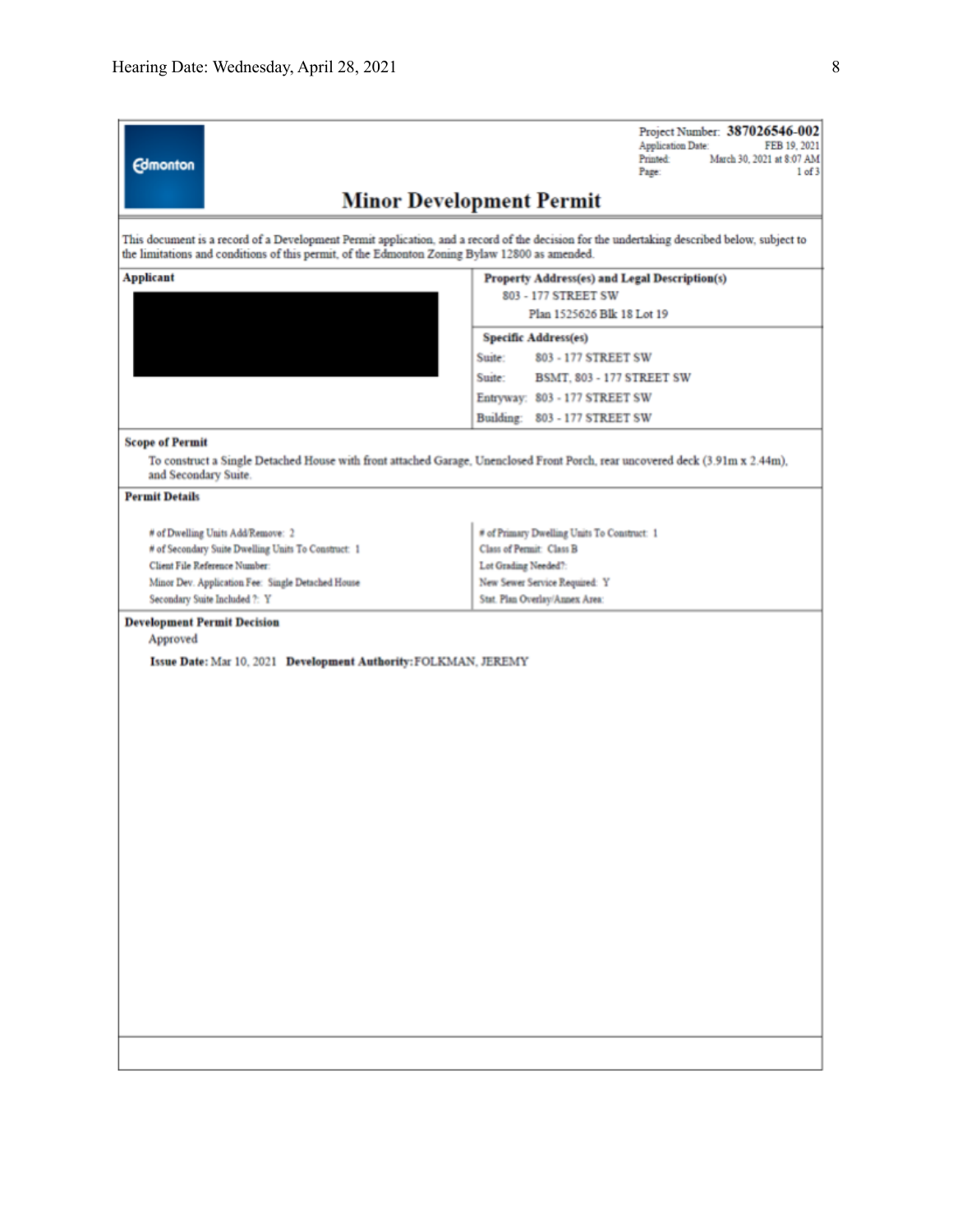| <b>Edmonton</b> |                                                                                                                                                                                                                                                                                                                                                                                                                               | <b>Application Date:</b><br>Printed:<br>Page: | Project Number: 387026546-002<br>FEB 19, 2021<br>March 30, 2021 at 8:07 AM<br>$2$ of $3$ |
|-----------------|-------------------------------------------------------------------------------------------------------------------------------------------------------------------------------------------------------------------------------------------------------------------------------------------------------------------------------------------------------------------------------------------------------------------------------|-----------------------------------------------|------------------------------------------------------------------------------------------|
|                 | <b>Minor Development Permit</b>                                                                                                                                                                                                                                                                                                                                                                                               |                                               |                                                                                          |
|                 | <b>Subject to the Following Conditions</b><br>This Development Permit authorizes the development of a Single Detached House with front attached Garage, Unenclosed Front<br>Porch, rear uncovered deck (3.91m x 2.44m), and Secondary Suite.                                                                                                                                                                                  |                                               |                                                                                          |
|                 | The development shall be constructed in accordance with the stamped and approved drawings.                                                                                                                                                                                                                                                                                                                                    |                                               |                                                                                          |
|                 | Landscaping shall comply with Section 55 of the Edmonton Zoning Bylaw 12800.                                                                                                                                                                                                                                                                                                                                                  |                                               |                                                                                          |
|                 | A maintenance and encroachment easement to be caveated against the title of Lot 18, Block 18, Plan 152 5626, before issuance of a<br>building permit.                                                                                                                                                                                                                                                                         |                                               |                                                                                          |
|                 | Where a Site or a Lot within a Zero Lot Line Development has primary vehicular access from a Lane, a Hardsurfaced Walkway<br>between the Garage or Hardsurfaced parking pad and an entry to the Dwelling shall be provided.                                                                                                                                                                                                   |                                               |                                                                                          |
|                 | All roof leaders from the Dwelling shall be connected to the storm sewer service.                                                                                                                                                                                                                                                                                                                                             |                                               |                                                                                          |
|                 | No roof leader discharge shall be directed to the maintenance easement.                                                                                                                                                                                                                                                                                                                                                       |                                               |                                                                                          |
|                 | A Secondary Suite shall be developed in such a manner that the exterior of the principal Dwelling containing the Secondary Suite<br>shall appear as a single Dwelling from a public roadway other than a Lane (Section 86.2).                                                                                                                                                                                                 |                                               |                                                                                          |
|                 | A Secondary Suite shall not be developed within the same principal Dwelling containing Supportive Housing (Section 86.4).                                                                                                                                                                                                                                                                                                     |                                               |                                                                                          |
|                 | A maximum of one Household shall occupy a Secondary Suite (Reference Section 86.5).                                                                                                                                                                                                                                                                                                                                           |                                               |                                                                                          |
|                 | Secondary Suites shall not be included in the calculation of densities in this Bylaw (Section 86.6).                                                                                                                                                                                                                                                                                                                          |                                               |                                                                                          |
|                 | Locked separation that restricts the nonconsensual movement of persons between each Dwelling unit shall be installed.                                                                                                                                                                                                                                                                                                         |                                               |                                                                                          |
|                 | <b>ADVISEMENTS:</b>                                                                                                                                                                                                                                                                                                                                                                                                           |                                               |                                                                                          |
|                 | Due to the roll face curb construction at this property, there are no requirements for a separate curb crossing permit under Section<br>1210 and 1211 of Traffic Bylaw No. 5590. Approval is given for the access under this Development Permit.                                                                                                                                                                              |                                               |                                                                                          |
|                 | Any proposed change from the original approved drawings is subject to a revision/re-examination fee. The fee will be determined<br>by the reviewing officer based on the scope of the request and in accordance with current fee schedules. A review fee may be<br>collected for each change request.                                                                                                                         |                                               |                                                                                          |
|                 | Lot grades must match the Edmonton Drainage Bylaw 18093 and/or comply with the Engineered approved lot grading plans for the<br>area. Contact Lot Grading at 780-496-5576 or lot grading@edmonton.ca for lot grading inspection inquiries.                                                                                                                                                                                    |                                               |                                                                                          |
|                 | The driveway access must maintain a minimum clearance of 1.5m from the service pedestal and all other surface utilities.                                                                                                                                                                                                                                                                                                      |                                               |                                                                                          |
|                 | Unless otherwise stated, all above references to "section numbers" refer to the authority under the Edmonton Zoning Bylaw 12800.                                                                                                                                                                                                                                                                                              |                                               |                                                                                          |
|                 | An approved Development Permit means that the proposed development has been reviewed against the provisions of this bylaw. It<br>does not remove obligations to conform with other legislation, bylaws or land title instruments including, but not limited to, the<br>Municipal Government Act, the Safety Codes Act or any caveats, restrictive covenants or easements that might be attached to the<br>Site (Section 5.2). |                                               |                                                                                          |
|                 | A Building Permit is required for any construction or change in use of a building. Please contact the 311 Call Centre for further<br>information.                                                                                                                                                                                                                                                                             |                                               |                                                                                          |
|                 |                                                                                                                                                                                                                                                                                                                                                                                                                               |                                               |                                                                                          |
|                 |                                                                                                                                                                                                                                                                                                                                                                                                                               |                                               |                                                                                          |
|                 |                                                                                                                                                                                                                                                                                                                                                                                                                               |                                               |                                                                                          |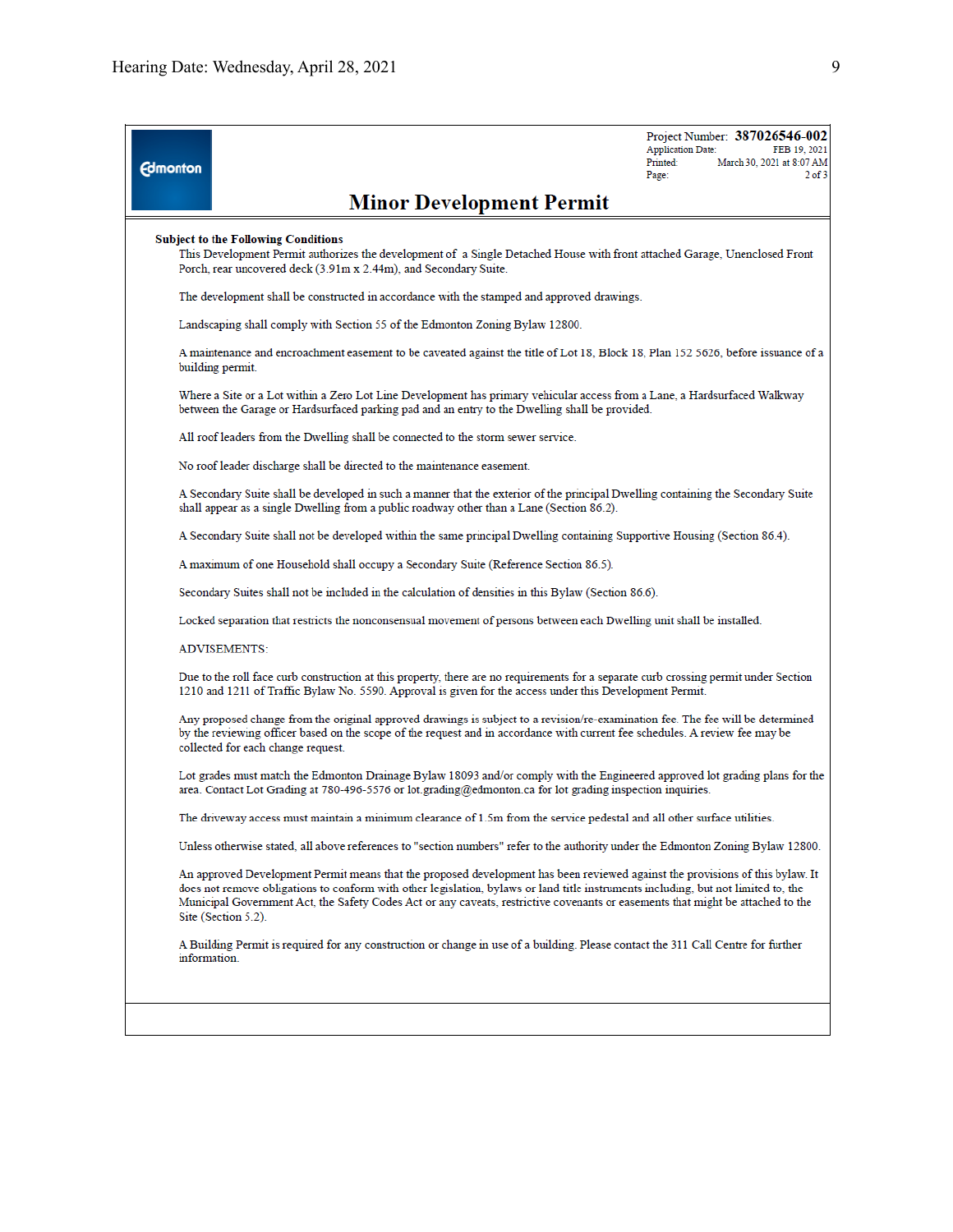| <b>Edmonton</b>                                                                                                      |                   |                    | <b>Minor Development Permit</b> | Project Number: 387026546-002<br><b>Application Date:</b><br>FEB 19, 2021<br>Printed:<br>March 30, 2021 at 8:07 AM<br>Page:<br>$3$ of $3$ |
|----------------------------------------------------------------------------------------------------------------------|-------------------|--------------------|---------------------------------|-------------------------------------------------------------------------------------------------------------------------------------------|
| <b>Variances</b><br>Discretionary Development - The Site is designated Direct Control (DC1 (17028)) (Section 12.4).  |                   |                    |                                 |                                                                                                                                           |
| Note: The proposed development complies with the Zoning Bylaw and there are no variances to development regulations. |                   |                    |                                 |                                                                                                                                           |
| <b>Rights of Appeal</b><br>Amendment Act.                                                                            |                   |                    |                                 | This approval is subject to the right of appeal as outlined in Chapter 24, Section 683 through 689 of the Municipal Government            |
| Notice Period Begins: Mar 16, 2021                                                                                   |                   | Ends: Apr 06, 2021 |                                 |                                                                                                                                           |
| Fees                                                                                                                 |                   |                    |                                 |                                                                                                                                           |
|                                                                                                                      | <b>Fee Amount</b> | <b>Amount Paid</b> | Receipt#                        | <b>Date Paid</b>                                                                                                                          |
| Sanitary Sewer Trunk Fund                                                                                            | \$1,746.00        | \$1,746.00         | 062413024809001                 | Feb 19, 2021                                                                                                                              |
| Sanitary Sewer Trunk Fund<br>(Secondary/Garden Suite)                                                                | \$773.00          | \$773.00           | 062413024809001                 | Feb 19, 2021                                                                                                                              |
| Dev. Application Fee                                                                                                 | \$502.00          | \$502.00           | 062413024809001                 | Feb 19, 2021                                                                                                                              |
| Lot Grading Fee                                                                                                      | \$148.00          | \$148.00           | 062413024809001                 | Feb 19, 2021                                                                                                                              |
| <b>Total GST Amount:</b>                                                                                             | \$0.00            |                    |                                 |                                                                                                                                           |
| <b>Totals for Permit:</b>                                                                                            | \$3,169.00        | \$3,169.00         |                                 |                                                                                                                                           |
|                                                                                                                      |                   |                    |                                 |                                                                                                                                           |
|                                                                                                                      |                   |                    |                                 |                                                                                                                                           |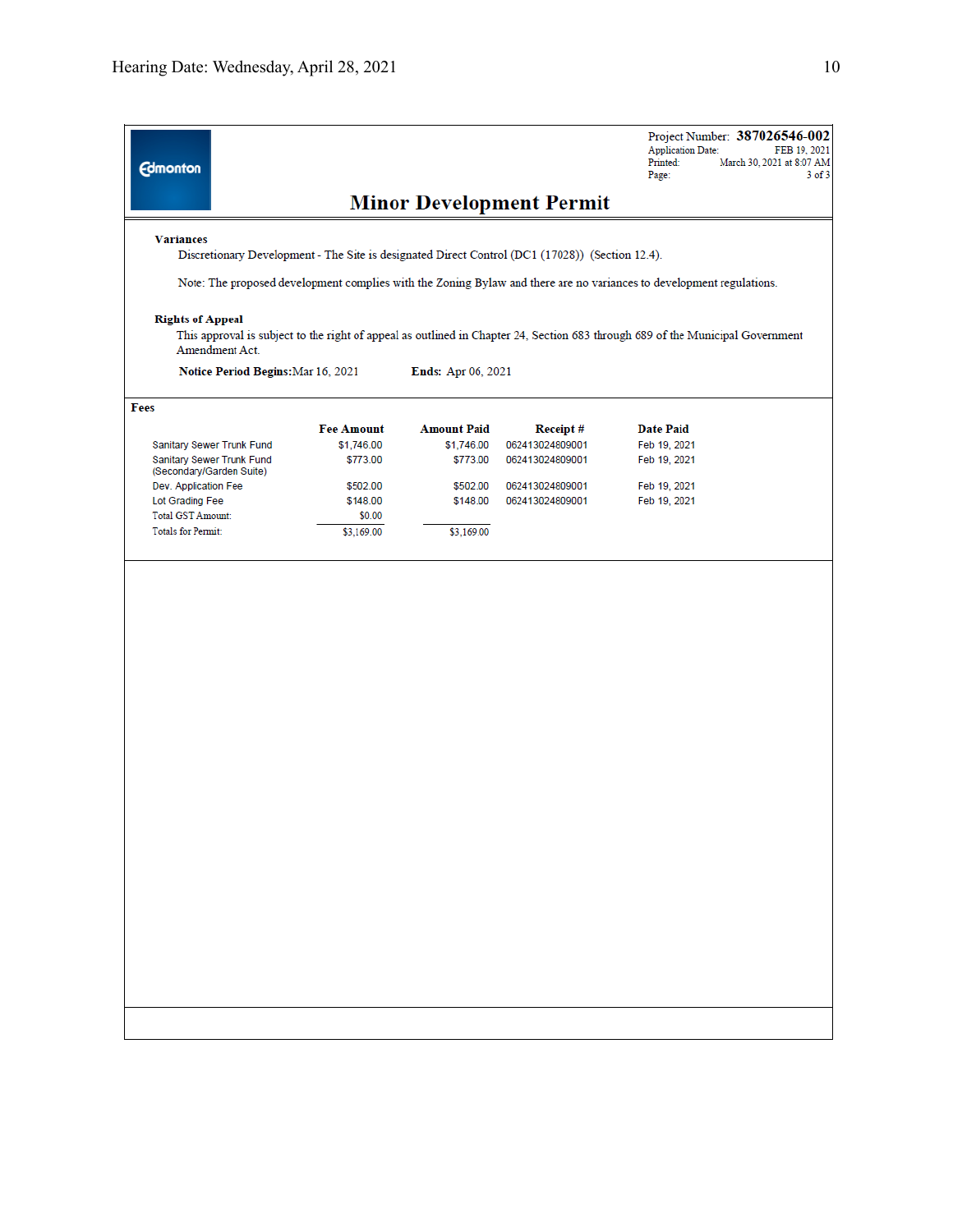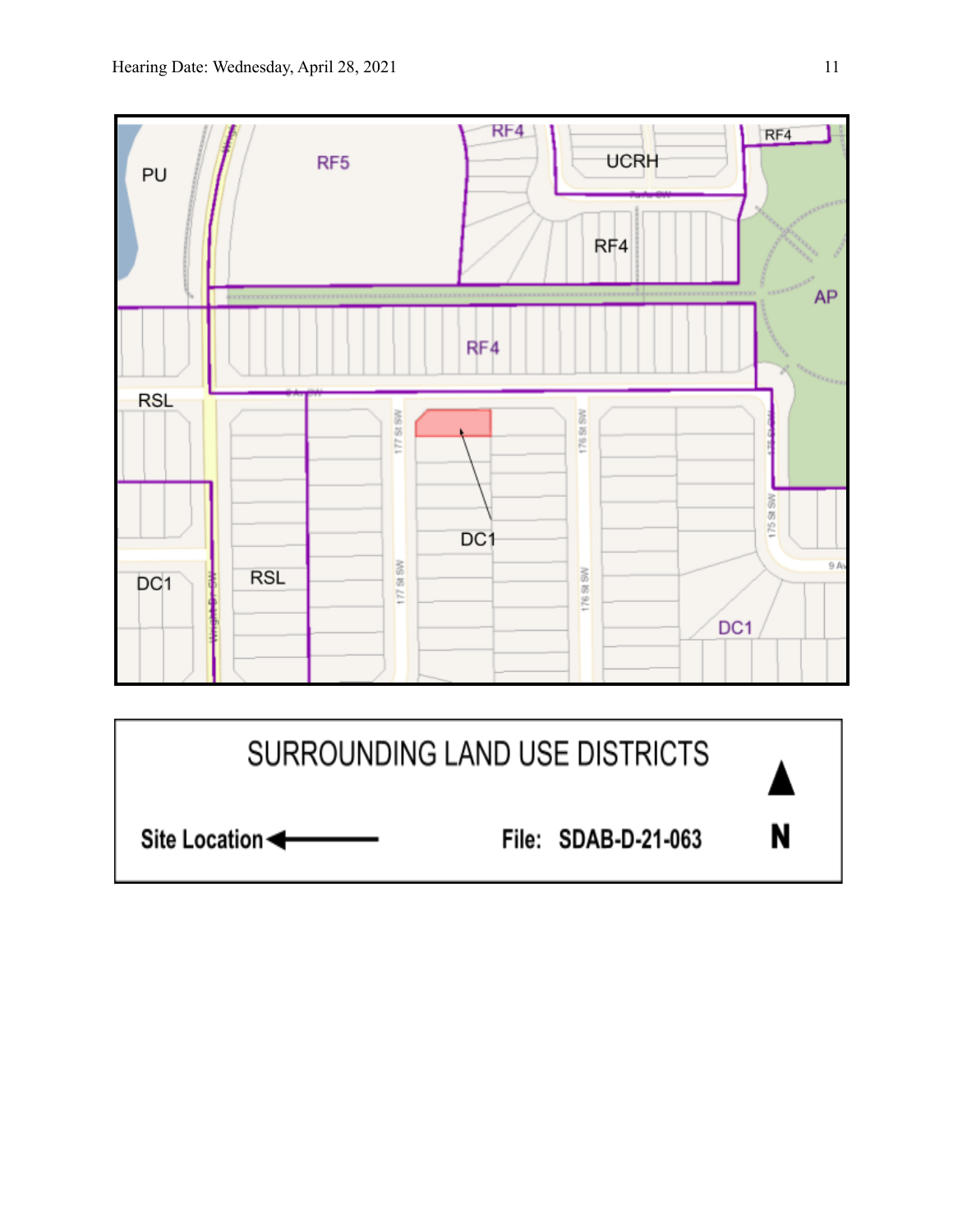|                                               | AN APPEAL FROM THE DECISION OF THE DEVELOPMENT OFFICER                                                                                             |
|-----------------------------------------------|----------------------------------------------------------------------------------------------------------------------------------------------------|
| <b>APPELLANT:</b>                             |                                                                                                                                                    |
| <b>APPLICATION NO.:</b>                       | 368404135-001                                                                                                                                      |
| <b>APPLICATION TO:</b>                        | Install (1) Minor Digital On-premises {Freestanding}<br>Sign (Two digital panels 3.2 metres by 1.7 metres facing<br>North/South) (EWEL ELECTRICAL) |
| <b>DECISION OF THE</b>                        |                                                                                                                                                    |
| DEVELOPMENT AUTHORITY: Refused                |                                                                                                                                                    |
| <b>DECISION DATE:</b>                         | February 1, 2021                                                                                                                                   |
| <b>DATE OF APPEAL:</b>                        | February 19, 2021                                                                                                                                  |
| MUNICIPAL DESCRIPTION<br>OF SUBJECT PROPERTY: | 12403 - 149 Street NW                                                                                                                              |
| <b>LEGAL DESCRIPTION:</b>                     | Plan 7069KS Blk 6 Lot 16                                                                                                                           |
| ZONE:                                         | <b>IB-Industrial Business Zone</b>                                                                                                                 |
| <b>OVERLAY:</b>                               | N/A                                                                                                                                                |
| <b>STATUTORY PLAN:</b>                        | N/A                                                                                                                                                |
|                                               |                                                                                                                                                    |

# *Grounds for Appeal*

The Appellant provided the following reasons for appealing the decision of the Development Authority:

> We are appealing the refusal of this existing sign based on the following reasons:

> 1. Minor digital signs are to have a maximum height of 8.0m (reason for refusal)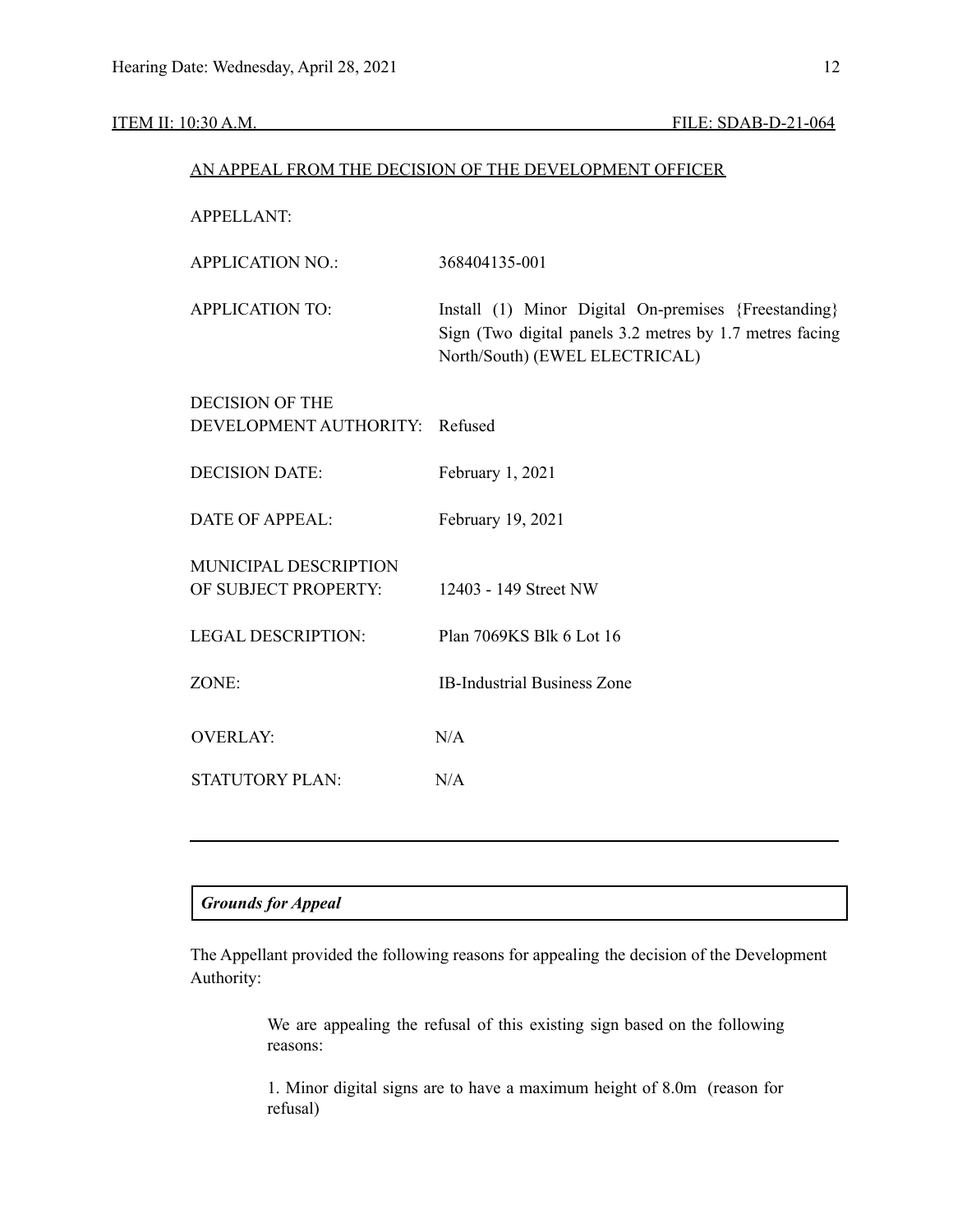The property is zoned IB (industrial business). The sign bylaws allow a freestanding sign to be 10m tall so long as it is located more than 60m away from a residential zone. The area in which Ewel Electric is located is highly commercial and industrial with no residential within 780m which means the impact of this freestanding sign with a digital component to the neighbourhood is minimal.

The original freestanding sign included a first generation digital board and was installed approximately 25 years ago. It was only recently noticed by the city as being in violation because the city is stepping up enforcement of sign violations and a bylaw officer could not find a permit on file for this sign.

2. The minor digital sign physically obstructs the sight lines or view of a traffic control device or traffic control signal for oncoming traffic (reason for refusal)

The digital component on the freestanding sign is not in the line of vision for drivers and therefore does not affect safety at this intersection. If digital signs are to blame for driver distraction, why has the city approved digital signs at several high traffic volume intersections. These signs include ones installed at 170 street (SB) & 100 avenue, 66 street & Fort Road (city of Edmonton owned sign) and Whitemud Drive EB & Calgary Trail. In addition, there are studies conducted by several different agencies which have concluded that digital signs are not a hazard to the travelling public.

# *General Matters*

# **Appeal Information:**

The *Municipal Government Act*, RSA 2000, c M-26 states the following:

# **Grounds for Appeal**

**685(1)** If a development authority

- (a) fails or refuses to issue a development permit to a person,
- (b) issues a development permit subject to conditions, or
- (c) issues an order under section 645,

the person applying for the permit or affected by the order under section 645 may appeal to the subdivision and development appeal board.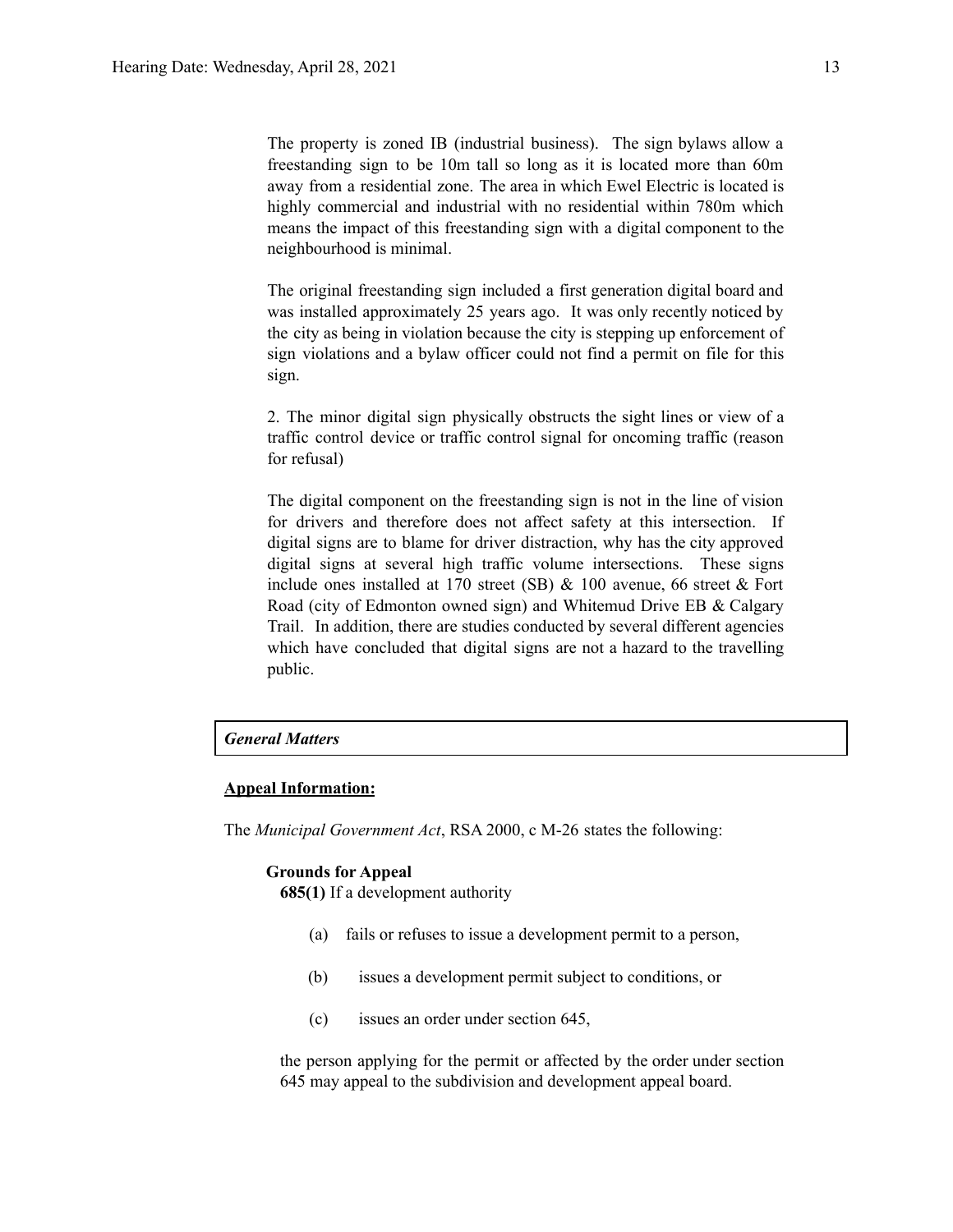**(2)** In addition to an applicant under subsection (1), any person affected by an order, decision or development permit made or issued by a development authority may appeal to the subdivision and development appeal board.

#### **Appeals**

**686(1)** A development appeal to a subdivision and development appeal board is commenced by filing a notice of the appeal, containing reasons, with the board,

- (a) in the case of an appeal made by a person referred to in section 685(1)
	- (i) with respect to an application for a development permit,
		- (A) within 21 days after the date on which the written decision is given under section 642, or
		- (B) if no decision is made with respect to the application within the 40-day period, or within any extension of that period under section 684, within 21 days after the date the period or extension expires,

or

- (ii) with respect to an order under section 645, within 21 days after the date on which the order is made, or
- (b) in the case of an appeal made by a person referred to in section 685(2), within 21 days after the date on which the notice of the issuance of the permit was given in accordance with the land use bylaw.

## **Hearing and Decision**

**687(3)** In determining an appeal, the subdivision and development appeal board

…

- (a.1) must comply with the land use policies;
- (a.2) subject to section 638, must comply with any applicable statutory plans;
- (a.3) subject to clause (d), must comply with any land use bylaw in effect;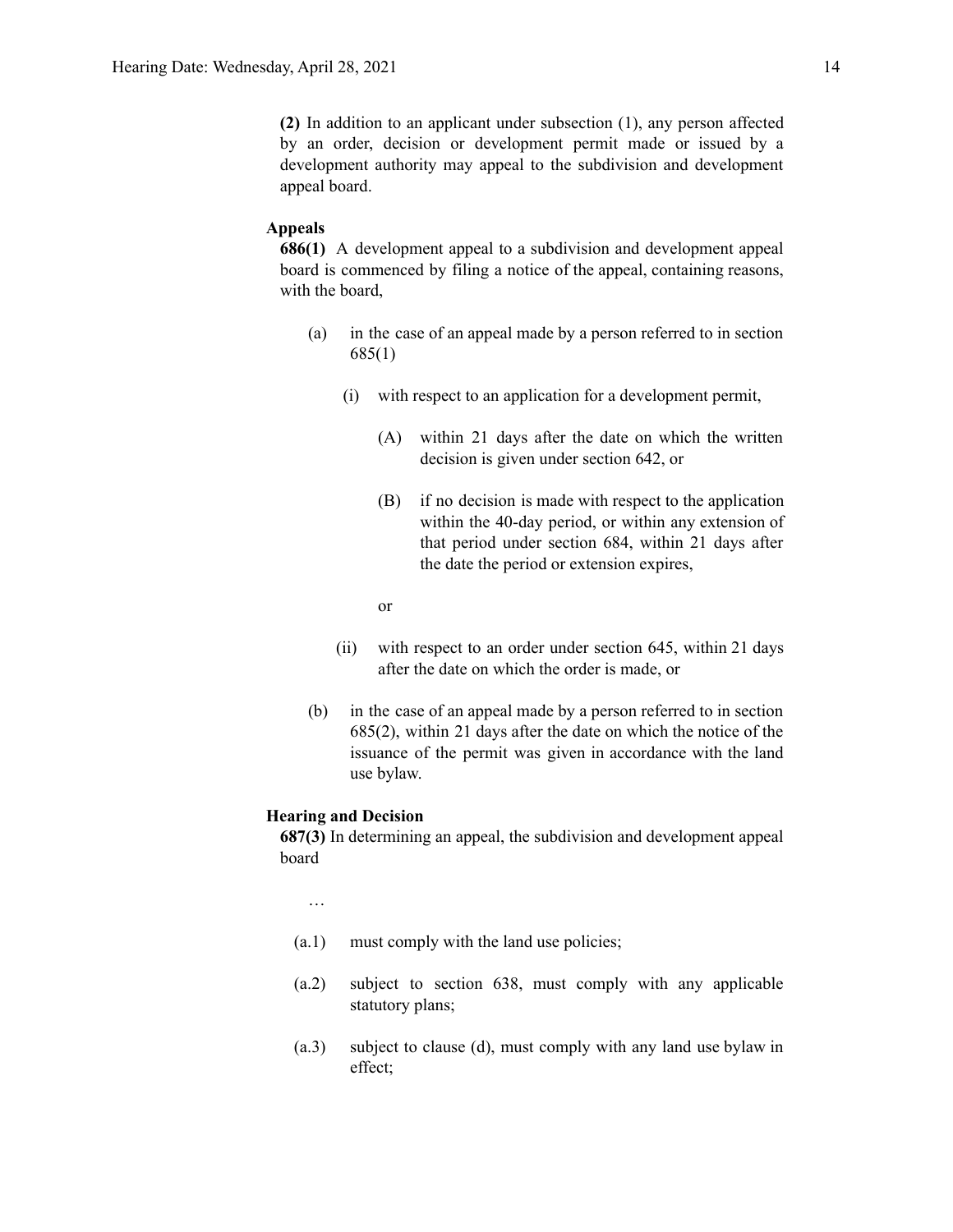- (a.4) must comply with the applicable requirements of the regulations under the *Gaming, Liquor and Cannabis Act* respecting the location of premises described in a cannabis licence and distances between those premises and other premises;
	- …
	- (c) may confirm, revoke or vary the order, decision or development permit or any condition attached to any of them or make or substitute an order, decision or permit of its own;
	- (d) may make an order or decision or issue or confirm the issue of a development permit even though the proposed development does not comply with the land use bylaw if, in its opinion,
		- (i) the proposed development would not
			- (A) unduly interfere with the amenities of the neighbourhood, or
			- (B) materially interfere with or affect the use, enjoyment or value of neighbouring parcels of land,

and

(ii) the proposed development conforms with the use prescribed for that land or building in the land use bylaw.

## **General Provisions from the** *Edmonton Zoning Bylaw:*

Under section 400.3(43), a **Minor Digital On-premises Sign** is a **Discretionary Use** in the **(IB) Industrial Business Zone**.

Under section 7.9(8), **Minor Digital On-premises Signs** means:

a Freestanding or Fascia Sign that contains Digital Copy, is a Permanent Sign, displays On-premises Advertising, and does not include moving effects, message transition effects, video images, or animation.

Under section 6.2, **Digital Copy** means:

the portion of a Sign that contains Copy that is remotely changed on or off Site and incorporates a technology or method allowing the Sign to change Copy without having to manually or mechanically replace the Sign face or its components.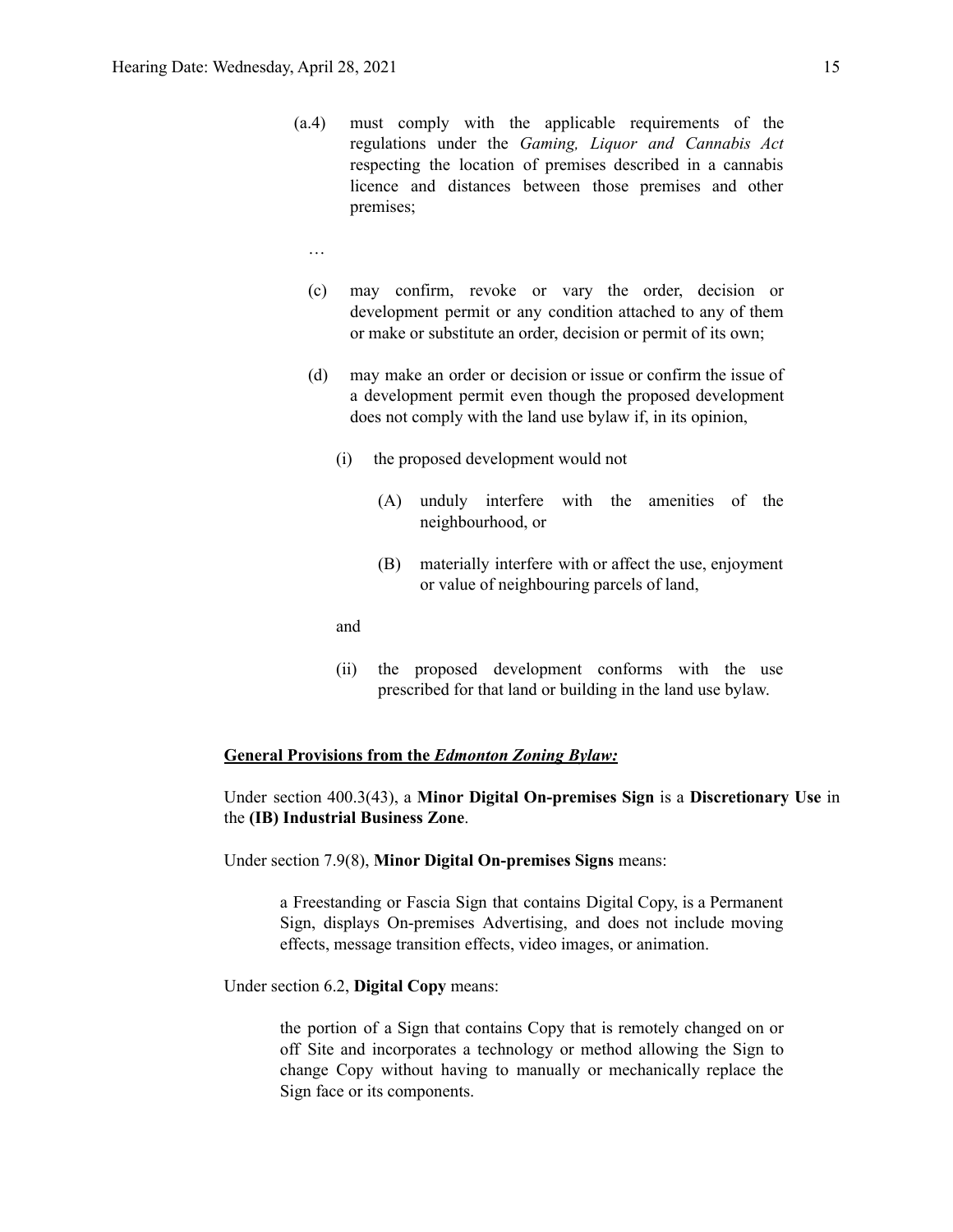Under section 6.2, a **Freestanding Sign** means "a Sign supported independently of a building."

Section 400.4(6) states "Signs shall comply with the regulations found in Schedule 59F."

Section 400.1 states that the **General Purpose** of the **(IB) Industrial Business Zone** is:

to provide for industrial businesses that carry out their operations such that no nuisance is created or apparent outside an enclosed building and such that the Zone is compatible with any adjacent non-industrial Zone, and to accommodate limited, compatible non-industrial businesses. This Zone should normally be located on the periphery of industrial areas and adjacent to arterial or major collector roadways.

# *Sign Regulations - General Provisions*

Section  $59.2(1)(a)$  states:

- 1. No Sign shall be erected, operated, used or maintained that:
	- a. due to its position, shape, colour, format or illumination obstructs the view of, or shall be confused with, an official traffic Sign, signal or device, as determined by the Development Officer in consultation with the Transportation Services;

Section 59.2(2) states:

- 2. Major Digital Signs, Minor Digital On-premises Signs, Minor Digital Off-premises Signs, and Minor Digital On-premises Off-premises Signs shall be located such that the Sign does not obscure a driver decision point. The Development Officer and Transportation Services shall be satisfied that each Copy Area:
	- a. does not physically obstruct the sightlines or view of a traffic control device or traffic control signal for oncoming vehicle traffic;
	- b. is not located in the field of view near or past the traffic control device or traffic control signal in the sightlines of oncoming vehicle traffic;
	- c. is not located in the field of view near or past other traffic conflict points such as intersections, merge points, exit ramps, or curved roadways; and
	- d. illumination does not compete with or dull the contrast of the traffic control device or traffic control signal for oncoming vehicle traffic.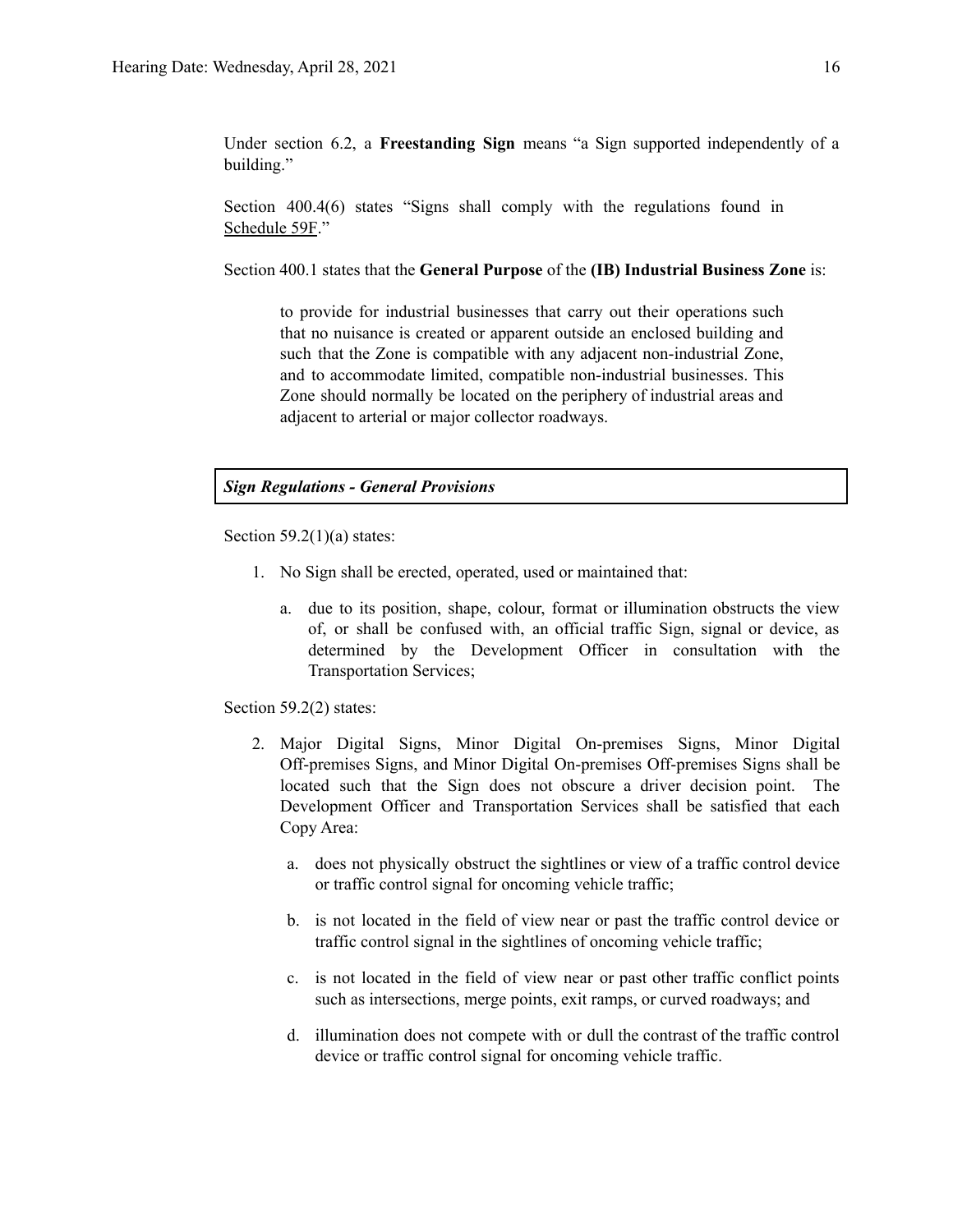## **Development Officers Determination**

**1) In the opinion of the Development Officer, in consultation with Transportation Services (Subdivision Planning) the sign does not comply with the following Sections 59.2(1)(a) and 59.2(2)(a - b):**

**59.2(1)(a): No Sign shall be erected, operated, used or maintained that due to its position, shape, colour, format or illumination obstructs the view of, or shall be confused with, an official traffic Sign, signal or device, as determined by the Development Officer in consultation with the Transportation Services; and**

**59.2(2): Major Digital Signs, Minor Digital On-premises Signs, Minor Digital Off-premises Signs, and Minor Digital On-premises Off-premises Signs shall be located such that the Sign does not obscure a driver decision point. The Development Officer and Transportation Services shall be satisfied that each Copy Area does not:**

**59.2(2)(a): physically obstruct the sightlines or view of a traffic control device or traffic control signal for oncoming vehicle traffic.**

**59.2(2)(b): is not located in the field of view near or past the traffic control device or traffic control signal in the sightlines of oncoming vehicle traffic;**

**Transportation (Subdivision Planning) Circulation Response: The proposed digital sign is within the Digital and Projected Advertising Displays restriction area, as defined by the Transportation Association of Canada (the TAC Cone), for the traffic signal at the intersection of 149 Street and 124 Avenue. A digital sign in this location will backlight the traffic signal, increasing driver distraction and reducing traffic safety.**

[unedited]

## *Height*

Schedule 59F.3(5)(a) states "the maximum Height shall be 8.0 m".

#### **Development Officers Determination**

**2) 59F.3(5)(a): Minor Digital On-premises Signs shall be subject to the following regulations: the maximum Height shall be 8.0 m;**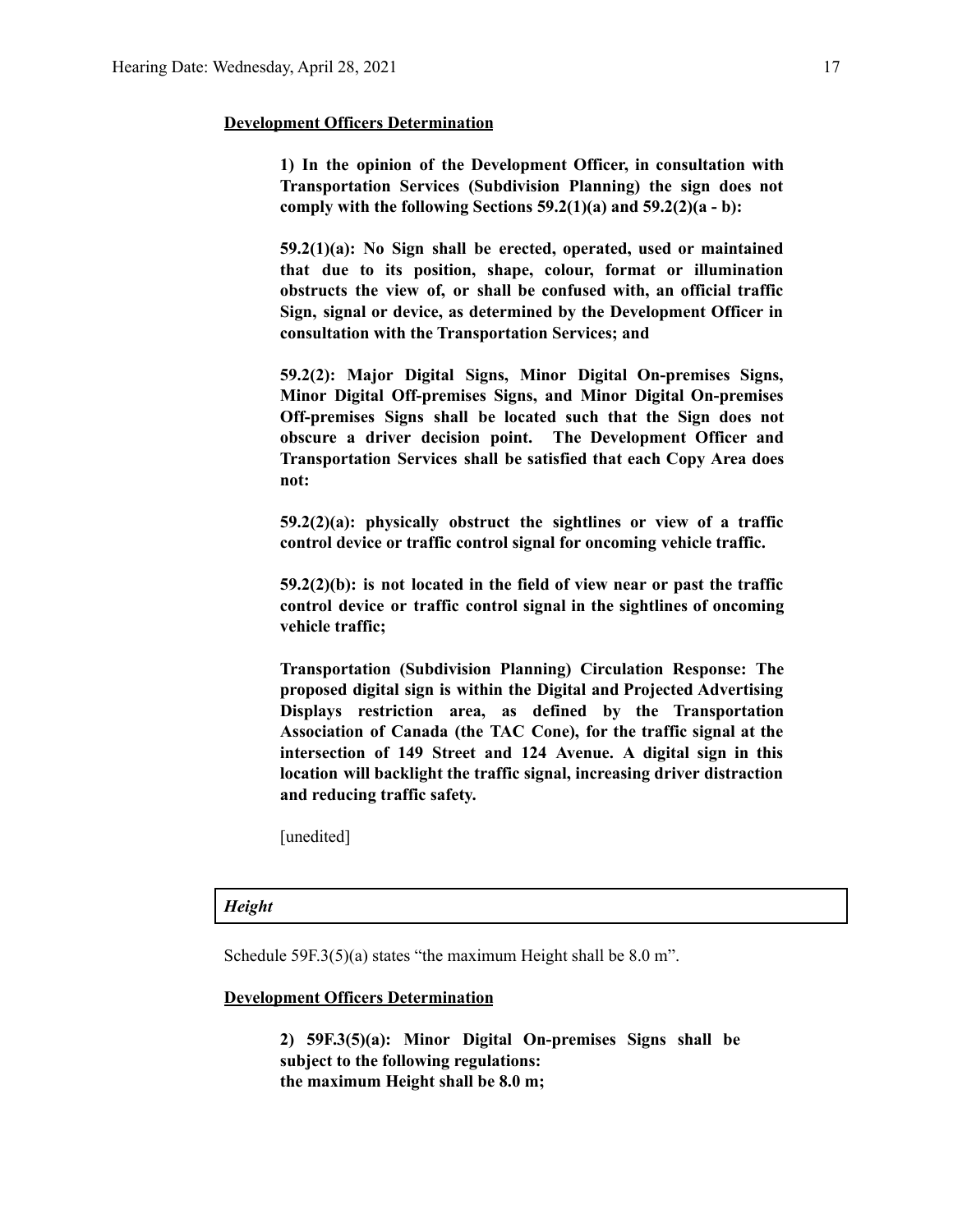# **PROPOSED: 9.1m (30') EXCEEDS BY: 1.1m**

[unedited]

Notice to Applicant/Appellant

 $\mathcal{L}_\text{max} = \frac{1}{2} \sum_{i=1}^n \mathcal{L}_\text{max} = \frac{1}{2} \sum_{i=1}^n \mathcal{L}_\text{max} = \frac{1}{2} \sum_{i=1}^n \mathcal{L}_\text{max} = \frac{1}{2} \sum_{i=1}^n \mathcal{L}_\text{max} = \frac{1}{2} \sum_{i=1}^n \mathcal{L}_\text{max} = \frac{1}{2} \sum_{i=1}^n \mathcal{L}_\text{max} = \frac{1}{2} \sum_{i=1}^n \mathcal{L}_\text{max} = \frac{1}{2} \sum_{i=$ 

Provincial legislation requires that the Subdivision and Development Appeal Board issue its official decision in writing within fifteen days of the conclusion of the hearing.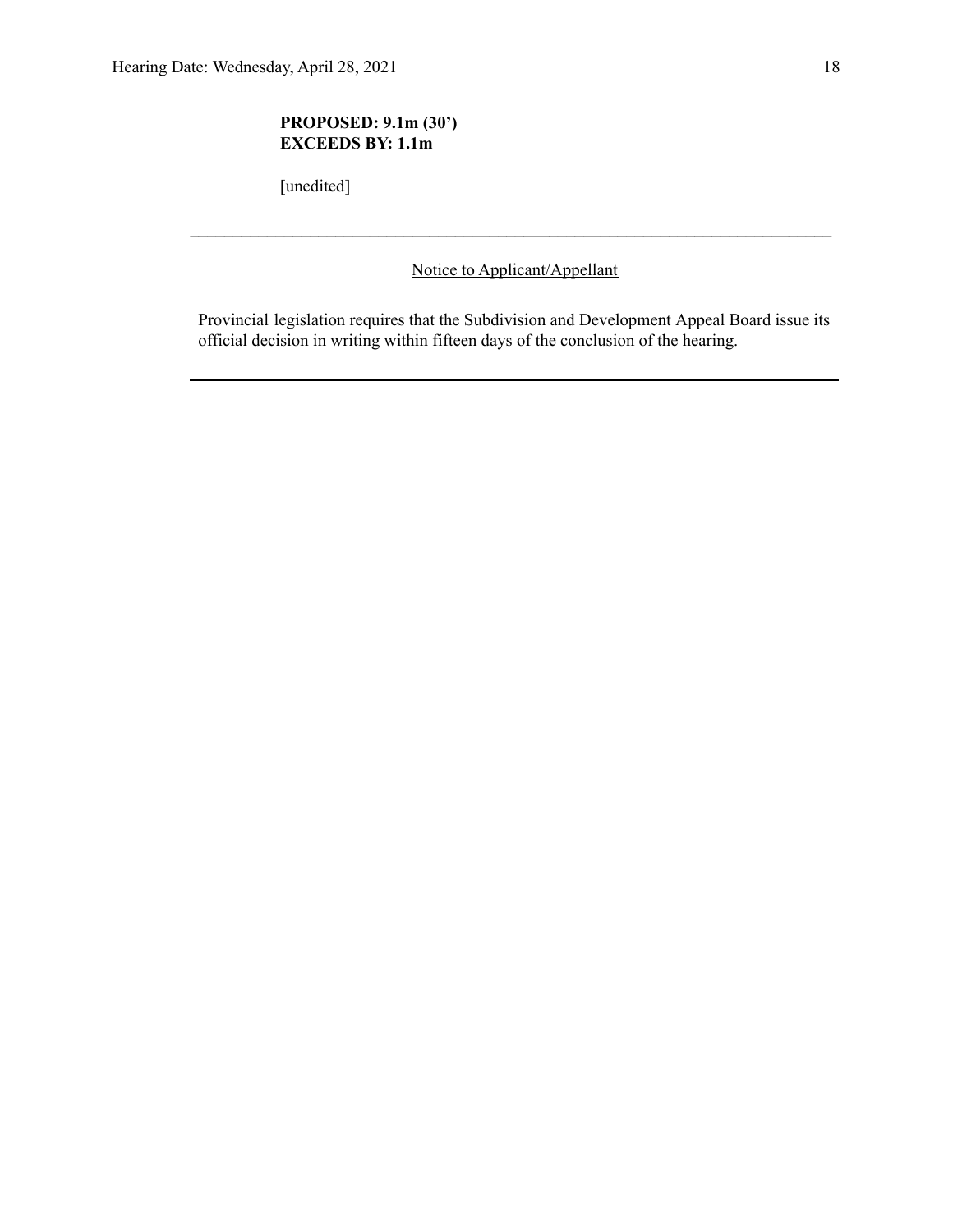| <b>Edmonton</b>                                                                                 | Project Number: 368404135-001<br>Application Date:<br>JUL 22, 2020<br>Printed:<br>February 19, 2021 at 12:42 PM<br><b>Application for</b><br>Page:<br>1 <sub>of</sub> 2 |  |  |  |  |
|-------------------------------------------------------------------------------------------------|-------------------------------------------------------------------------------------------------------------------------------------------------------------------------|--|--|--|--|
|                                                                                                 | <b>Sign Permit</b>                                                                                                                                                      |  |  |  |  |
| This document is a Development Permit Decision for the development application described below. |                                                                                                                                                                         |  |  |  |  |
| <b>Applicant</b><br>Property Address(es) and Legal Description(s)                               |                                                                                                                                                                         |  |  |  |  |
|                                                                                                 | 12403 - 149 STREET NW<br>Plan 7069KS Blk 6 Lot 16                                                                                                                       |  |  |  |  |
|                                                                                                 |                                                                                                                                                                         |  |  |  |  |
| <b>Scope of Application</b>                                                                     |                                                                                                                                                                         |  |  |  |  |
|                                                                                                 | To install (1) Minor Digital On-premises (Freestanding) Sign (2 digital panels 3.2m x 1.7m facing N/S) (EWEL ELECTRICAL).                                               |  |  |  |  |
| <b>Permit Details</b>                                                                           |                                                                                                                                                                         |  |  |  |  |
| ASA Sticker No./Name of Engineer: 8144                                                          | Class of Permit:                                                                                                                                                        |  |  |  |  |
| Construction Value: 17000                                                                       | Expiry Date:                                                                                                                                                            |  |  |  |  |
|                                                                                                 |                                                                                                                                                                         |  |  |  |  |
| Fascia Off-premises Sign: 0                                                                     | Freestanding Off-premises Sign: 0                                                                                                                                       |  |  |  |  |
| Fascia On-premises Sign: 0                                                                      | Freestanding On-premises Sign: 0                                                                                                                                        |  |  |  |  |
| Roof Off-premises Sign: 0                                                                       | Projecting Off-premises Sign: 0                                                                                                                                         |  |  |  |  |
| Roof On-premises Sign: 0<br>Minor Digital On-premises Sign: 2                                   | Projecting On-premises Sign: 0<br>Replacement Panel on Existing Sign: 0                                                                                                 |  |  |  |  |
| Minor Digital Off-premises Sign: 0                                                              | Comprehensive Sign Design: 0                                                                                                                                            |  |  |  |  |
| Minor Digital On/Off-premises Sign: 0                                                           | Major Digital Sign: 0                                                                                                                                                   |  |  |  |  |
| <b>Development Application Decision</b>                                                         |                                                                                                                                                                         |  |  |  |  |
| Refused                                                                                         |                                                                                                                                                                         |  |  |  |  |
| Issue Date: Feb 01, 2021 Development Authority: NOORMAN, BRENDA                                 |                                                                                                                                                                         |  |  |  |  |
|                                                                                                 |                                                                                                                                                                         |  |  |  |  |
|                                                                                                 |                                                                                                                                                                         |  |  |  |  |
|                                                                                                 |                                                                                                                                                                         |  |  |  |  |
|                                                                                                 |                                                                                                                                                                         |  |  |  |  |
|                                                                                                 |                                                                                                                                                                         |  |  |  |  |
|                                                                                                 |                                                                                                                                                                         |  |  |  |  |
|                                                                                                 |                                                                                                                                                                         |  |  |  |  |
|                                                                                                 |                                                                                                                                                                         |  |  |  |  |
|                                                                                                 |                                                                                                                                                                         |  |  |  |  |
|                                                                                                 |                                                                                                                                                                         |  |  |  |  |
|                                                                                                 |                                                                                                                                                                         |  |  |  |  |
|                                                                                                 |                                                                                                                                                                         |  |  |  |  |
|                                                                                                 |                                                                                                                                                                         |  |  |  |  |
|                                                                                                 |                                                                                                                                                                         |  |  |  |  |
|                                                                                                 |                                                                                                                                                                         |  |  |  |  |
|                                                                                                 |                                                                                                                                                                         |  |  |  |  |
|                                                                                                 |                                                                                                                                                                         |  |  |  |  |
| <b>THIS IS NOT A PERMIT</b>                                                                     |                                                                                                                                                                         |  |  |  |  |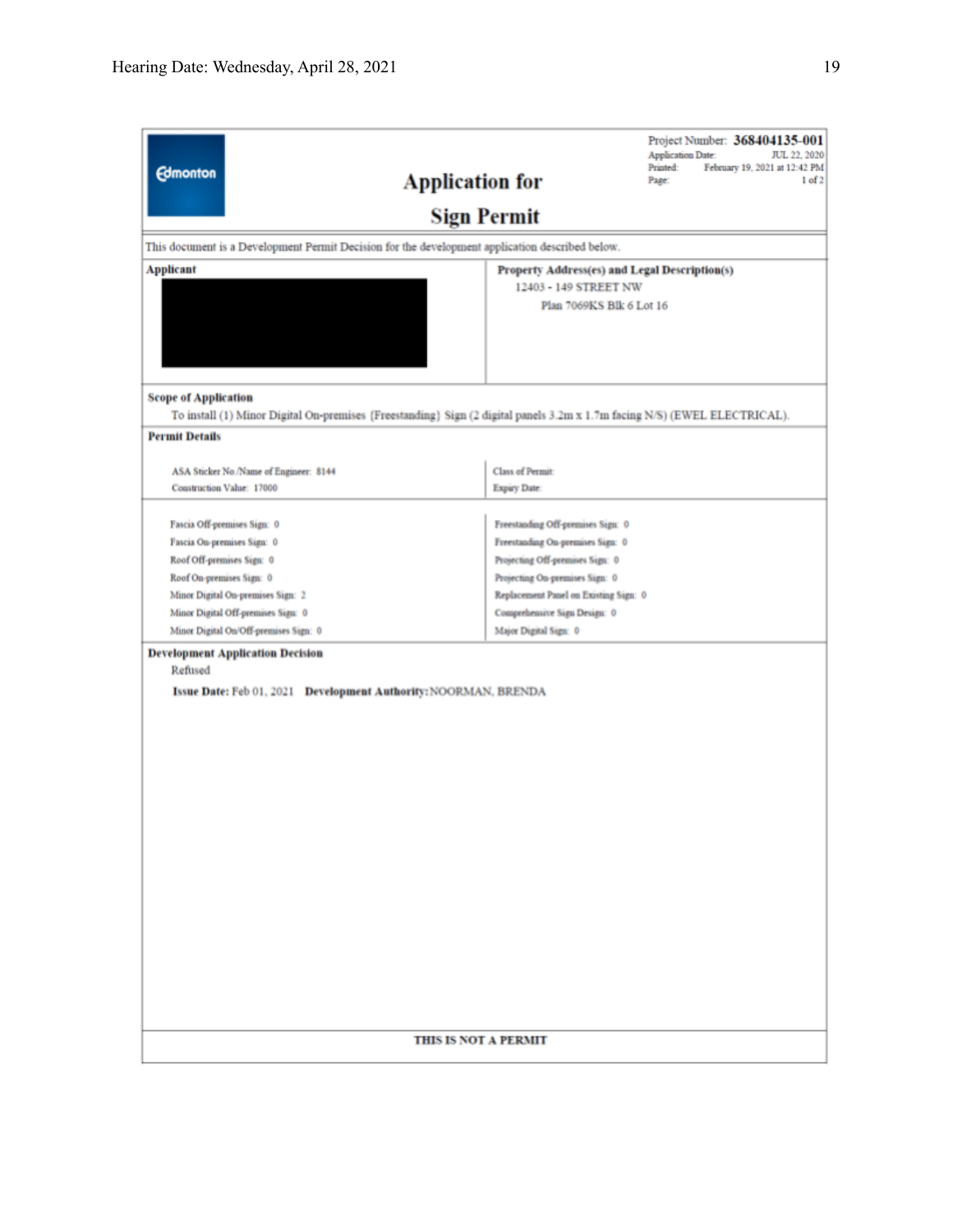| <b>Edmonton</b>                                                                                                                                                                                                                                                                                                                          |                                                                                                                                                                                                                                                                                                                                                                                                                                                         | <b>Application for</b> |                      | Project Number: 368404135-001<br><b>Application Date:</b><br>JUL 22, 2020<br>Printed:<br>February 19, 2021 at 12:42 PM<br>Page:<br>$2$ of $2$ |  |  |  |
|------------------------------------------------------------------------------------------------------------------------------------------------------------------------------------------------------------------------------------------------------------------------------------------------------------------------------------------|---------------------------------------------------------------------------------------------------------------------------------------------------------------------------------------------------------------------------------------------------------------------------------------------------------------------------------------------------------------------------------------------------------------------------------------------------------|------------------------|----------------------|-----------------------------------------------------------------------------------------------------------------------------------------------|--|--|--|
|                                                                                                                                                                                                                                                                                                                                          |                                                                                                                                                                                                                                                                                                                                                                                                                                                         | <b>Sign Permit</b>     |                      |                                                                                                                                               |  |  |  |
| <b>Reason for Refusal</b><br>comply with the following Sections $59.2(1)(a)$ and $59.2(2)(a - b)$ :                                                                                                                                                                                                                                      |                                                                                                                                                                                                                                                                                                                                                                                                                                                         |                        |                      | 1) In the opinion of the Development Officer, in consultation with Transportation Services (Subdivision Planning) the sign does not           |  |  |  |
| $59.2(1)(a)$ : No Sign shall be erected, operated, used or maintained that due to its position, shape, colour, format or illumination<br>obstructs the view of, or shall be confused with, an official traffic Sign, signal or device, as determined by the Development Officer<br>in consultation with the Transportation Services; and |                                                                                                                                                                                                                                                                                                                                                                                                                                                         |                        |                      |                                                                                                                                               |  |  |  |
|                                                                                                                                                                                                                                                                                                                                          | 59.2(2): Major Digital Signs, Minor Digital On-premises Signs, Minor Digital Off-premises Signs, and Minor Digital On-premises<br>Off-premises Signs shall be located such that the Sign does not obscure a driver decision point. The Development Officer and<br>Transportation Services shall be satisfied that each Copy Area does not:                                                                                                              |                        |                      |                                                                                                                                               |  |  |  |
| traffic.                                                                                                                                                                                                                                                                                                                                 | $59.2(2)(a)$ : physically obstruct the sightlines or view of a traffic control device or traffic control signal for oncoming vehicle                                                                                                                                                                                                                                                                                                                    |                        |                      |                                                                                                                                               |  |  |  |
|                                                                                                                                                                                                                                                                                                                                          | $59.2(2)(b)$ : is not located in the field of view near or past the traffic control device or traffic control signal in the sightlines of<br>oncoming vehicle traffic;                                                                                                                                                                                                                                                                                  |                        |                      |                                                                                                                                               |  |  |  |
|                                                                                                                                                                                                                                                                                                                                          | Transportation (Subdivision Planning) Circulation Response: The proposed digital sign is within the Digital and Projected<br>Advertising Displays restriction area, as defined by the Transportation Association of Canada (the TAC Cone), for the traffic signal<br>at the intersection of 149 Street and 124 Avenue. A digital sign in this location will backlight the traffic signal, increasing driver<br>distraction and reducing traffic safety. |                        |                      |                                                                                                                                               |  |  |  |
| 2) 59F.3(5)(a): Minor Digital On-premises Signs shall be subject to the following regulations:<br>the maximum Height shall be 8.0 m;                                                                                                                                                                                                     |                                                                                                                                                                                                                                                                                                                                                                                                                                                         |                        |                      |                                                                                                                                               |  |  |  |
| PROPOSED: 9.1m (30')<br><b>EXCEEDS BY: 1.1m</b>                                                                                                                                                                                                                                                                                          |                                                                                                                                                                                                                                                                                                                                                                                                                                                         |                        |                      |                                                                                                                                               |  |  |  |
|                                                                                                                                                                                                                                                                                                                                          |                                                                                                                                                                                                                                                                                                                                                                                                                                                         |                        |                      |                                                                                                                                               |  |  |  |
|                                                                                                                                                                                                                                                                                                                                          |                                                                                                                                                                                                                                                                                                                                                                                                                                                         |                        |                      |                                                                                                                                               |  |  |  |
| <b>Rights of Appeal</b><br>through 689 of the Municipal Government Act.                                                                                                                                                                                                                                                                  |                                                                                                                                                                                                                                                                                                                                                                                                                                                         |                        |                      | The Applicant has the right of appeal within 21 days after the date on which the decision is made, as outlined in Section 683                 |  |  |  |
| Fees                                                                                                                                                                                                                                                                                                                                     |                                                                                                                                                                                                                                                                                                                                                                                                                                                         |                        |                      |                                                                                                                                               |  |  |  |
|                                                                                                                                                                                                                                                                                                                                          | Fee Amount                                                                                                                                                                                                                                                                                                                                                                                                                                              | <b>Amount Paid</b>     | Receipt #            | <b>Date Paid</b>                                                                                                                              |  |  |  |
| Sign Dev Appl Fee - Digital Signs                                                                                                                                                                                                                                                                                                        | \$934.00                                                                                                                                                                                                                                                                                                                                                                                                                                                | \$934.00               | 06668104,0668552     | Aug 19, 2020                                                                                                                                  |  |  |  |
| <b>Safety Codes Fee</b><br><b>Existing Without Building Permit</b>                                                                                                                                                                                                                                                                       | \$7.32<br>\$183.09                                                                                                                                                                                                                                                                                                                                                                                                                                      | \$7.32<br>\$183.09     | 06668104<br>06668104 | Aug 14, 2020<br>Aug 14, 2020                                                                                                                  |  |  |  |
| <b>Penalty Fee</b>                                                                                                                                                                                                                                                                                                                       |                                                                                                                                                                                                                                                                                                                                                                                                                                                         |                        |                      |                                                                                                                                               |  |  |  |
| <b>Sign Building Permit Fee</b>                                                                                                                                                                                                                                                                                                          | \$183.09                                                                                                                                                                                                                                                                                                                                                                                                                                                | \$183.09               | 06668104             | Aug 14, 2020                                                                                                                                  |  |  |  |
| <b>Existing Without Dev Permit Penalty</b><br>Fee                                                                                                                                                                                                                                                                                        | \$934.00                                                                                                                                                                                                                                                                                                                                                                                                                                                | \$934.00               | 06668104,0668552     | Aug 19, 2020                                                                                                                                  |  |  |  |
| <b>Total GST Amount:</b>                                                                                                                                                                                                                                                                                                                 | \$0.00                                                                                                                                                                                                                                                                                                                                                                                                                                                  |                        |                      |                                                                                                                                               |  |  |  |
| <b>Totals for Permit:</b>                                                                                                                                                                                                                                                                                                                | \$2,241.50                                                                                                                                                                                                                                                                                                                                                                                                                                              | \$2,241.50             |                      |                                                                                                                                               |  |  |  |
|                                                                                                                                                                                                                                                                                                                                          |                                                                                                                                                                                                                                                                                                                                                                                                                                                         | THIS IS NOT A PERMIT   |                      |                                                                                                                                               |  |  |  |
|                                                                                                                                                                                                                                                                                                                                          |                                                                                                                                                                                                                                                                                                                                                                                                                                                         |                        |                      |                                                                                                                                               |  |  |  |